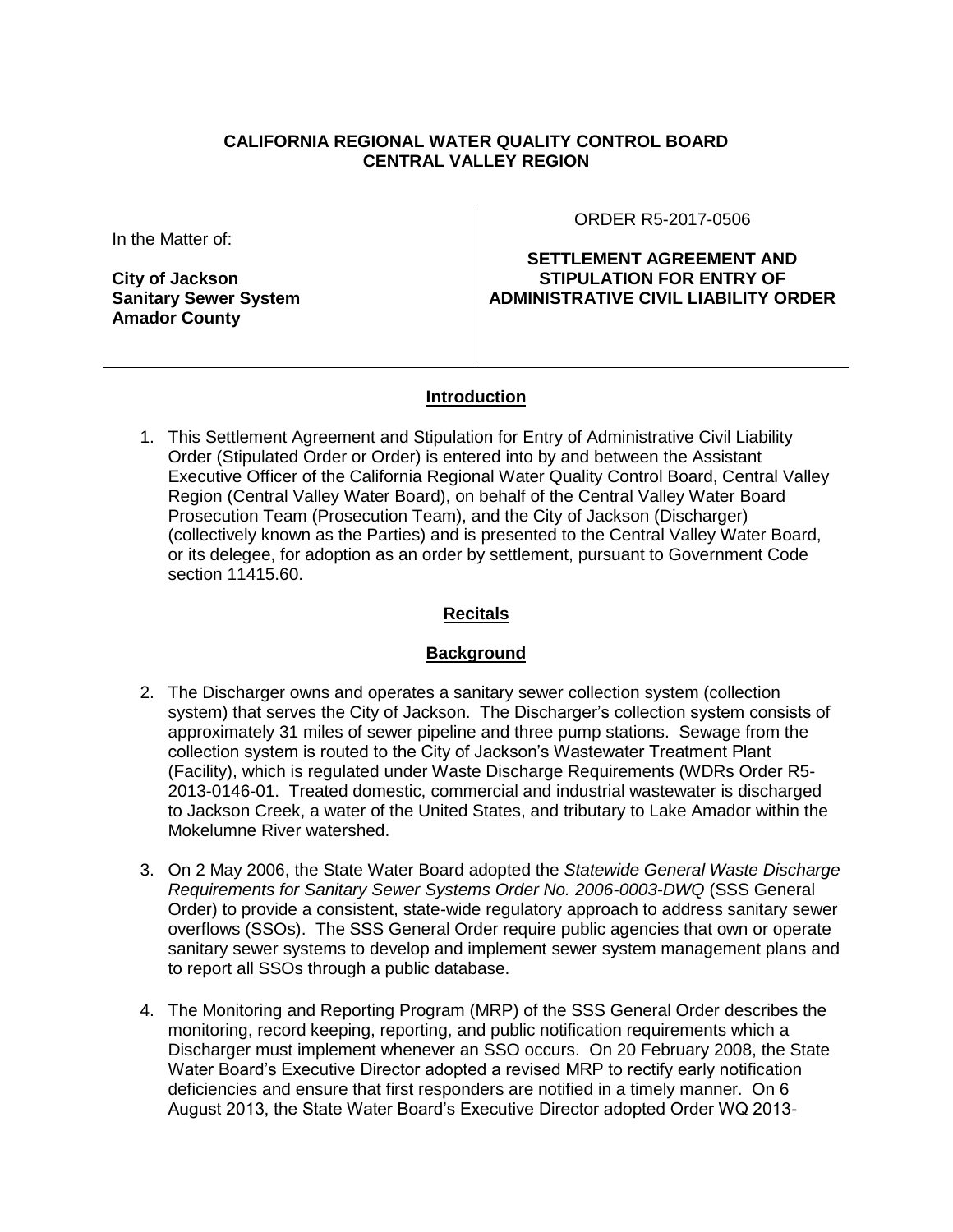0058-EXEC, which replaced the previous MRP and contained more specific reporting requirements.

- 5. The Discharger was enrolled under the SSS General Order on 19 October 2006 (WDID #5SSO10895) and is therefore required to operate and maintain its collection system to prevent spills, and to report SSOs in compliance with requirements of the SSS General Order and applicable MRP.
- 6. In response to a 17 December 2015 anonymous complaint that the Discharger was not properly reporting SSOs, on 26 January 2016, Board staff met with the Discharger's Public Works Superintendent and collection system maintenance staff. Staff reviewed records to determine whether the City was complying with the SSS General Order and MRP, and identified a number of alleged violations.
- 7. As a result of the inspection, a 26 February 2016 Notice of Violation and Water Code Section 13267 Order for Technical Reports was issued. The alleged violations included failure to report SSOs, failure to adequately train collection system staff, failed to fully implement the *Sewer System Management Plan (*SSMP), and SSO record keeping inadequacies. The 13267 Order required the Discharger to submit *a Sanitary Sewer Overflow Summary Report* that listed all SSOs from the collection system. In addition, it required the Discharger to submit a *Collection System Staff Training Procedures and Time Schedule*, an *Up-to-date Sewer System Management Plan and SSMP Work Plan*, and an *Infiltration and Inflow (I/I) Reduction Report.* The Discharger was also required to properly report SSOs.
- 8. On 14 June 2016, the Prosecution Team sent the Discharger a letter offering to enter into settlement negotiations (pre-ACL letter) related to alleged violations of the SSS General Order.
- 9. The Prosecution Team alleges violations described below and in Attachments A and B, which are incorporated by reference here, regarding the SSS General Order requirements for a Sanitary Sewer Management Plan and reporting requirements for Sanitary Sewer Overflows.

## **Sanitary Sewer Management Plan**

- 10. Provisions D.11 and D.13 of the SSS General Order required the Discharger to develop and implement a Sewer System Management Plan (SSMP). The plan was to be complete and approved by the Discharger's governing body by 2 May 2010. The Discharger certified that it was completed on 29 April 20101.
- 11. The Prosecution Team alleges the following violations:

l

a. As described in Provision D.13 of the SSS General Order, the goal of the SSMP is to "*provide a plan and schedule to properly manage, operate, and maintain all parts of the sanitary sewer system. This will help reduce and prevent SSOs, as well as mitigate any SSOs that do occur*." Provision D.13 also lists the specific

<sup>1</sup> Per the "SSO-Sewer System Management Plan (SSMP)" page in the City of Jackson CS account in CIWQS.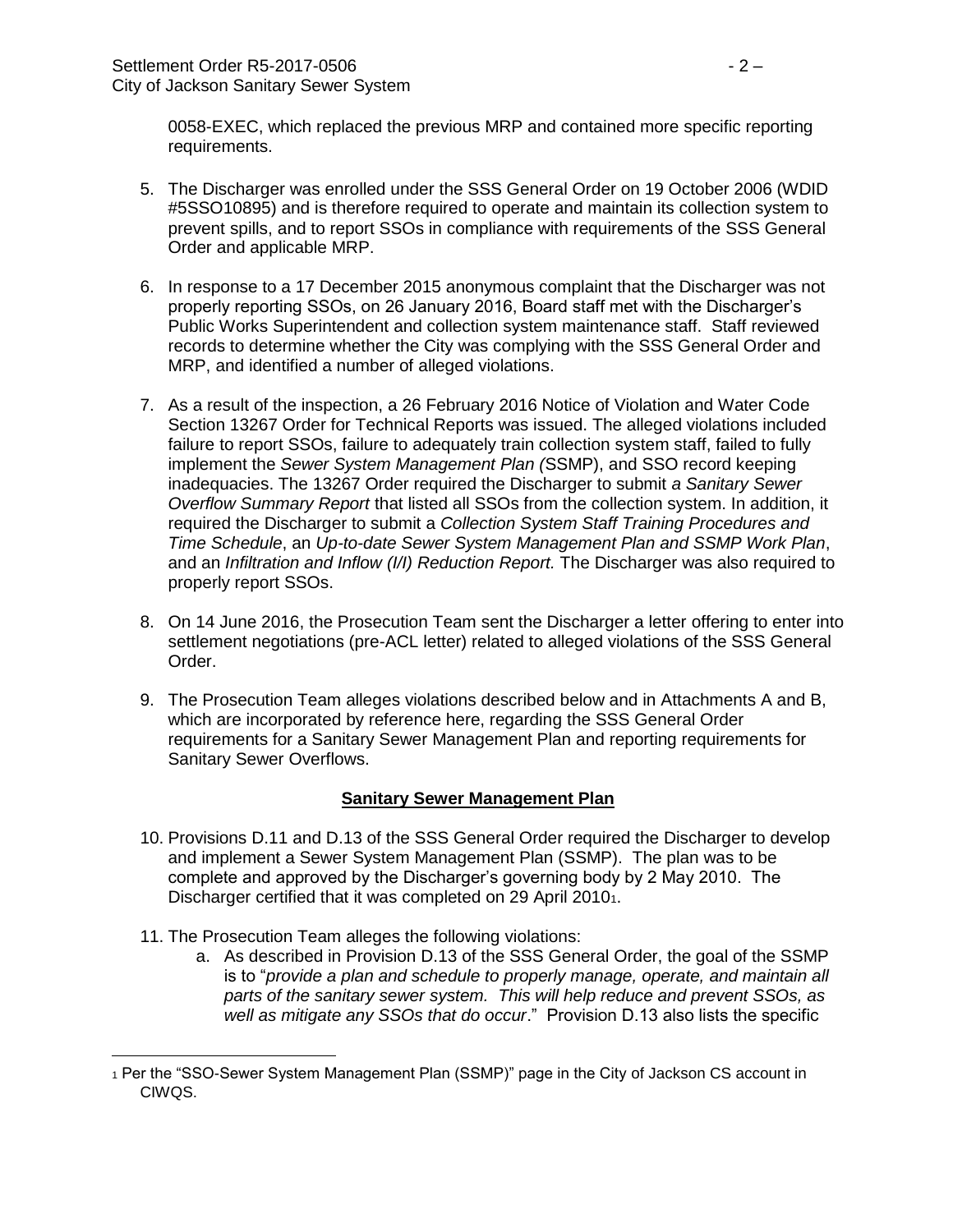l

items which must be included in the SSMP. Board staff's review of the Discharger's 29 April 2010 SSMP identified a number of alleged deficiencies, including inadequate identification of responsible staff to implement the SSMP; inadequate operation and maintenance program; inadequate training for staff; no emergency response plan, no program to address fats, oil and grease; no capital improvement plan; no tracking or audits of its SSMP; and no required updates to the SSMP. These alleged deficiencies are further described in Attachment A.

- b. As required by section D.13 of the SSS General Order, the Discharger's SSMP was to be completed and adopted by the City Council by 2 May 2010. Although the Discharger certified that the document was completed on time, staff alleges that it is missing crucial sections, lacks details, does not meet the intent of the SSS General Order, and was not implemented. Therefore, the City has been in violation of the requirement to complete and implement a SSMP that meets the conditions of the SSS General Order for 1,826 days (between 2 May 2010 and 2 May 2015, when the document was to be updated).
- c. Section D.14 of the SSS General Order requires that the SSMP be updated every five years. The Discharger has failed to update its SSMP and therefore has been in violation of SSS General Order for 608 days (between 3 May 2015 and 31 December 2016, the date through which violations were calculated).
- d. The Discharger is alleged to have been in violation of Sections D.13 and D.14 of the SSS General Order for a total of 2,434 days.
- 12. The Discharger is currently in the process of updating its SSMP in order to comply with the SSS General Order and is working to come into compliance with the SSS General Order.

## **Sanitary Sewer Overflow Reporting**

- 13. The Monitoring and Reporting Program of the SSS General Order specifies monitoring and reporting requirements to be implemented by the Discharger, which includes recording keeping, reporting, and public notification. In particular, the Discharger is required to submit either of the following into the state-wide CIWQS<sub>2</sub> database: (a) a description of each SSO and supporting information, or (b) if no spills occurred during a month, then a "No Spill Certification" report. MRP Provision C.4.iii requires that "No Spill Certifications" be submitted under penalty of perjury.
- 14. On 26 January 2016, Board staff met with the Discharger's Public Works Superintendent and collection system maintenance staff to determine whether the City was complying with the SSS General Order and MRP. Based on statements made during the meeting 3 by the Legally Responsible Official (LRO)<sup>4</sup> and four collection system staff members, the

<sup>2</sup> The California Integrated Water Quality System (CIWQS) allows online submittal of information by Dischargers within certain programs and makes data available to the public through reports. CIWQS is publicly available at: http://www.waterboards.ca.gov/ciwqs/publicreports.shtml

<sup>3</sup> Documented in the Central Valley Water Board memorandum dated 9 February 2016 from Kari Holms and Mohammed Farhad to Wendy Wyels.

<sup>&</sup>lt;sup>4</sup> The Legally Responsible Official is the person who has been designated by the Discharger to submit and certify reports into CIWQS.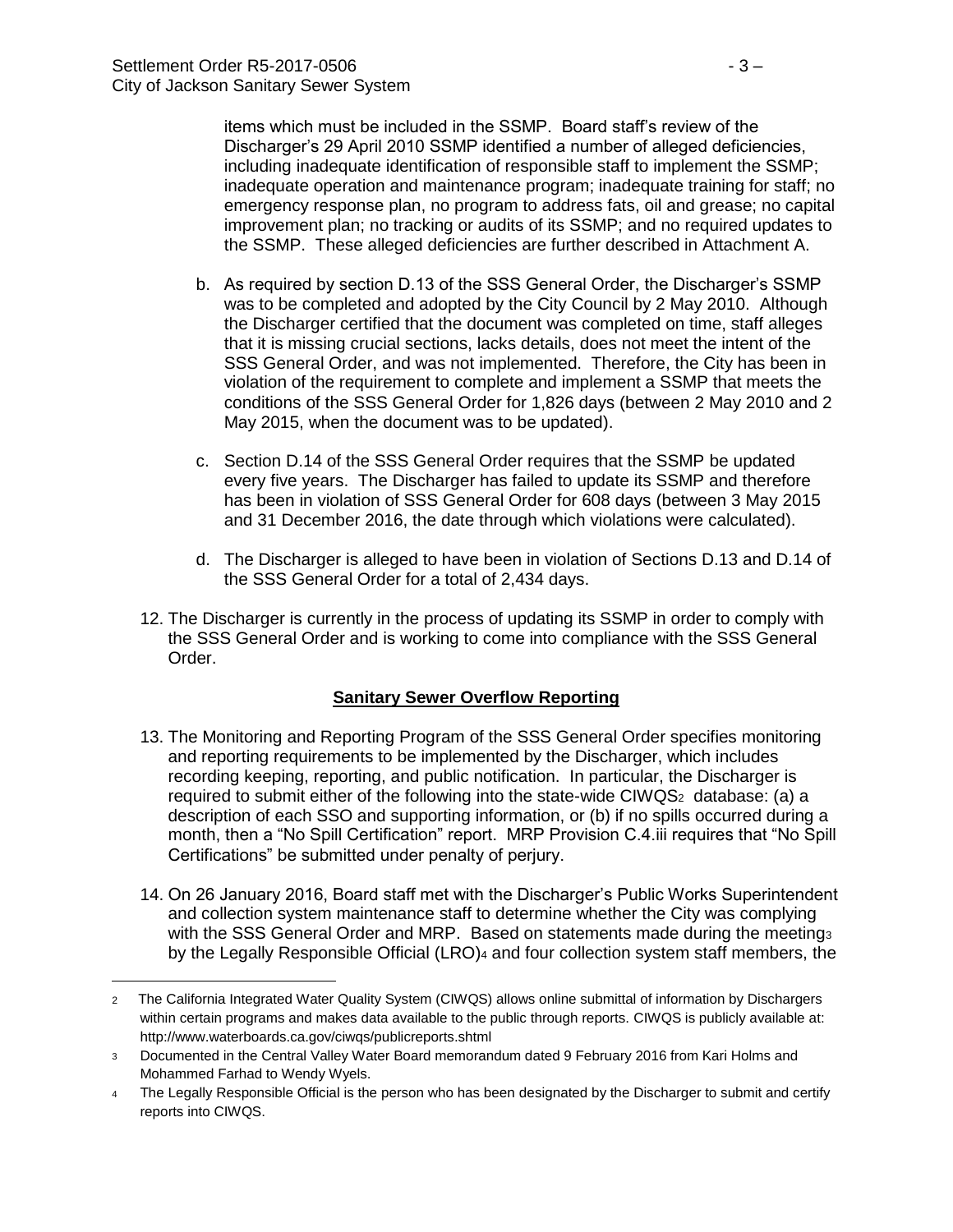Prosecution alleges that the Discharger did not report all of the SSOs required to be reported by the SSS General Order that occurred from June 2012 through December 2015. Board staff's review of the maintenance staff's timesheets and daily logs found that SSOs had occurred but not been reported. Staff's review found that the Discharger has submitted monthly "No Spill Certification" reports in CIWQS every month between June 2012 and December 2015 except for the month of April 2015. All reports were submitted under penalty of perjury.

- 15. Based on the information provided by the Discharger's staff, the Prosecution Team alleges that the Discharger has violated the SSS General order in that they failed to report SSOs to CIWQs; provided fraudulent "No Spill Certifications;" failed to notify the State Office of Emergency, the local health officer, or the Central Valley Regional Water Quality Control Board of SSOs ; and failed to keep the required records regarding SSOs and responses for a period of five years.
- 16. The Prosecution Team alleges that the Discharger knowingly submitted inappropriate, fraudulent reports for SSOs that occurred for 34 out of the 48 months that were reviewed. The Prosecution Team utilized the information provided in interviews and subsequent to the 26 February 2016 Water Code 13267 Order to determine that SSOs occurred for the months in which the Discharger's maintenance staff recorded a "sewer plug", a call-out, or overtime hours on their timesheets. These alleged violations are further described in Attachment B to this Stipulated Order.
- 17. Since the Prosecution Team and the Discharger have begun discussing these allegations, the Discharger had appointed a new LRO and has complied with the requirements of the MRP.

## **Regulatory Considerations**

18. Water Code section 13267, subdivision (a) provides that

A regional board, in establishing or reviewing any water quality control plan or waste discharge requirements, or in connection with any action relating to any plan or requirement authorized by this division, may investigate the quality of any waters of the state within its region.

19. Water Code section 13267, subdivision (b)(1) provides that

In conducting an investigation specified in subdivision (a), the regional board may require that any person who has discharged, discharges, or is suspected of having discharged or discharging, or who proposes to discharge waste within its region, or any citizen or domiciliary, or political agency or entity of this state who has discharged, discharges, or is suspected of having discharged or discharging, or who proposes to discharge, waste outside of its region that could affect the quality of waters within its region shall furnish, under penalty of perjury, technical or monitoring program reports which the regional board requires. The burden, including costs, of these reports shall bear a reasonable relationship to the need for the report and the benefits to be obtained from the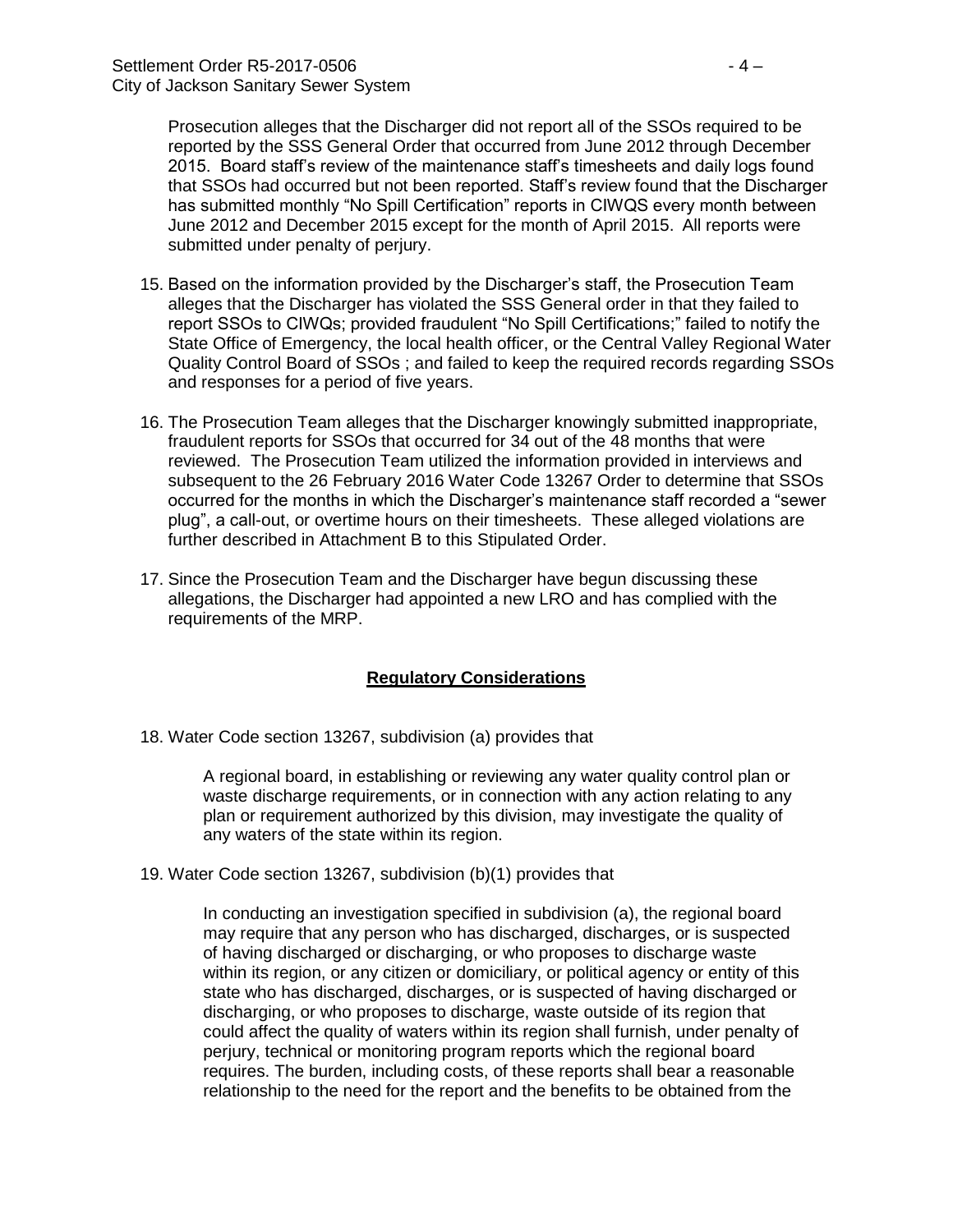reports. In requiring those reports, the regional board shall provide the person with a written explanation with regard to the need for the reports, and shall identify the evidence that supports requiring that person to provide the reports.

20. Water Code section 13268, subdivision (b)(1) states:

Civil liability may be administratively imposed by a regional board in accordance with Article 2.5 (commencing with Section 13323) of Chapter 5 for a violation of subdivision (a) in an amount which shall not exceed one thousand dollars (\$1,000) for each day in which the violation occurs.

21. Pursuant to Water Code section 13327, in determining the amount of discretionary civil liability, the Central Valley Water Board is required to take into consideration the nature, circumstance, extent, and gravity of the violation or violations, whether the discharge is susceptible to cleanup or abatement, the degree of toxicity of the discharge, and, with respect to the violator, the ability to pay, the effect on ability to continue in business, any voluntary cleanup efforts undertaken, any prior history of violations, the degree of culpability, economic benefit or savings, if any, resulting from the violation, and other matters as justice may require.

#### **Settlement**

- 22. The Parties have engaged in confidential settlement negotiations and agree to settle the matter without administrative or civil litigation by presenting this Stipulated Order to the Central Valley Water Board, or its delegee, for adoption as an order by settlement pursuant to Government Code section 11415.60. To resolve the violations by consent and without further administrative proceedings, the Parties have agreed to the imposition of administrative civil liability in the amount of **one hundred and forty-eight thousand nine hundred and fifty dollars (\$148,950.00)** in administrative civil liability against the Discharger.
- 23. The Central Valley Water Board Prosecution Team believes that the resolution of the alleged violation is fair and reasonable and fulfills its enforcement objectives, that no further action is warranted concerning the violations alleged herein and that this Stipulated Order is in the best interest of the public.

#### **Stipulations**

The Parties stipulate to the following:

24. **Administrative Civil Liability:** Without admitting the truth of any violations alleged in this Stipulated Order, the Discharger hereby agrees to the imposition of **one hundred and forty-eight thousand nine hundred and fifty dollars (\$148,950.00)** in administrative civil liability to the Central Valley Water Board to resolve the violations alleged in this Stipulated Order. The ACL shall be paid to the State Water Board *Cleanup and Abatement Account*. Payment shall be made no later than thirty (30) days after adoption of an order approving this Stipulated Order by the Central Valley Water Board, or its delegee, by check payable to the State Water Board *Cleanup and Abatement Account*. The Discharger shall indicate on the check the number of this Stipulated Order. The Discharger shall send the original signed check to the Accounting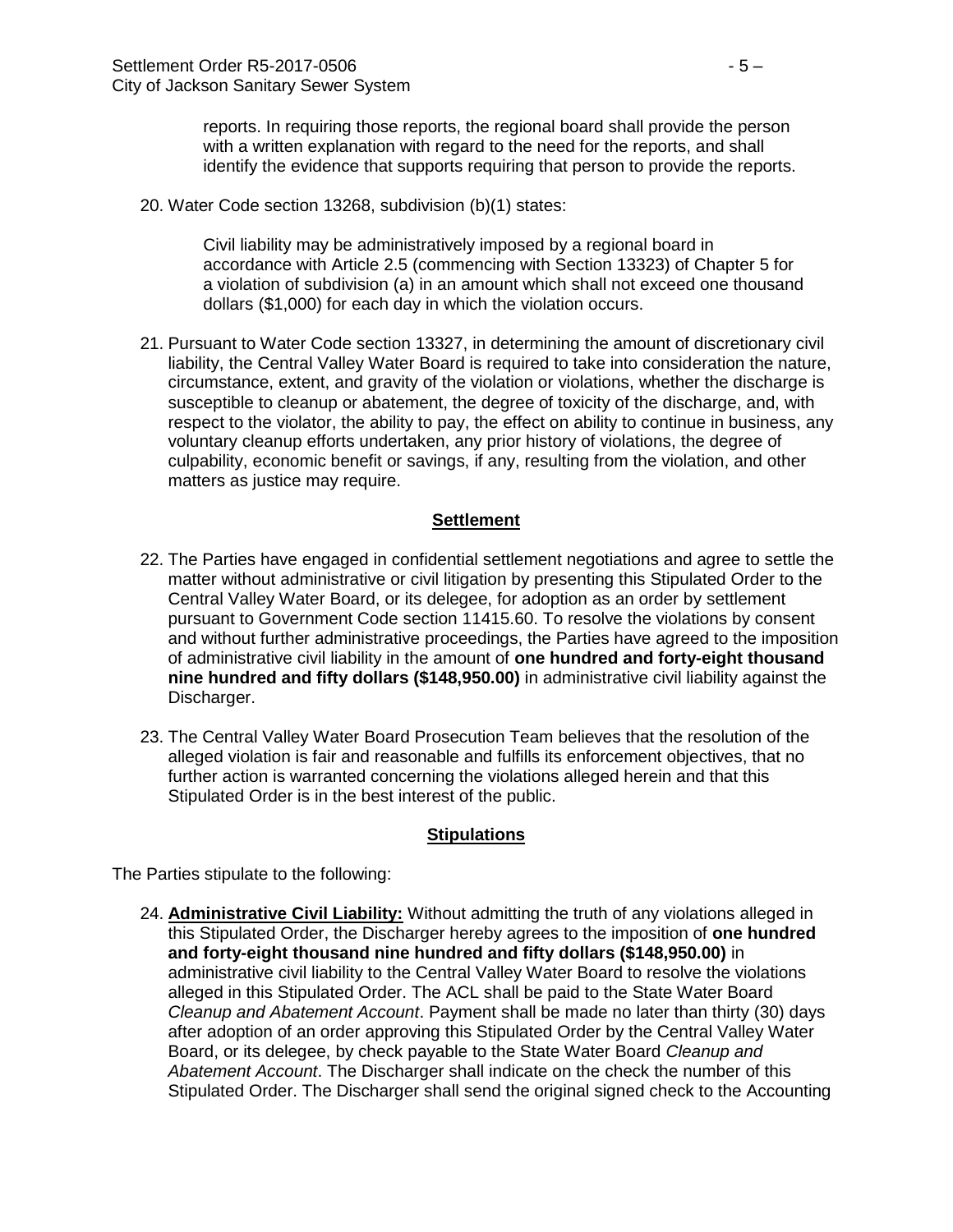Office, Attn: ACL Payment, P.O. Box 1888, Sacramento, California 95812-1888. A copy of the check shall be sent to Nickolaus Knight, Attorney, State Water Resources Control Board, Office of Enforcement, P.O. Box 100, Sacramento, CA 95812 and Wendy Wyels, Supervisor, Compliance and Enforcement Section, Regional Water Quality Control Board, Central Valley Region, 11020 Sun Center Drove, Suite 200, Rancho Cordova, CA 95670.

25. **Compliance with Applicable Laws and Regulatory Changes:** The Discharger understands that payment of an ACL in accordance with the terms of this Stipulated Order and/or compliance with the terms of this Stipulated Order is not a substitute for compliance with applicable laws, and that additional violations of the type alleged may subject it to further enforcement, including additional ACLs. Nothing in this Stipulated Order shall excuse the Discharger from meeting any more stringent requirements which may be imposed hereafter by changes in applicable and legally binding legislation or regulations.

## 26. **Party Contacts for Communications Related to Stipulated Order:**

For the Central Valley Water Board: Wendy Wyels, Supervisor Compliance and Enforcement Section Central Valley Regional Water Quality Control Board 11020 Sun Center Drive, Suite 200 Rancho Cordova, California 95670 Wendy.Wyels@waterboards.ca.gov (916) 464-4835

Nickolaus Knight Office of Enforcement, State Water Resources Control Board P.O. Box 100 Sacramento, California 95812 Nickolaus.Knight@waterboards.ca.gov (916) 327-0169

For the Discharger: Susan Peters City Planner/ Acting City Manager City of Jackson 33 Broadway Jackson, CA 95642 (209)223-1646

Andre Monette Best, Best and Krieger 2000 Pennsylvania Ave. NW Washington, D.C. 20006 (619)525-1374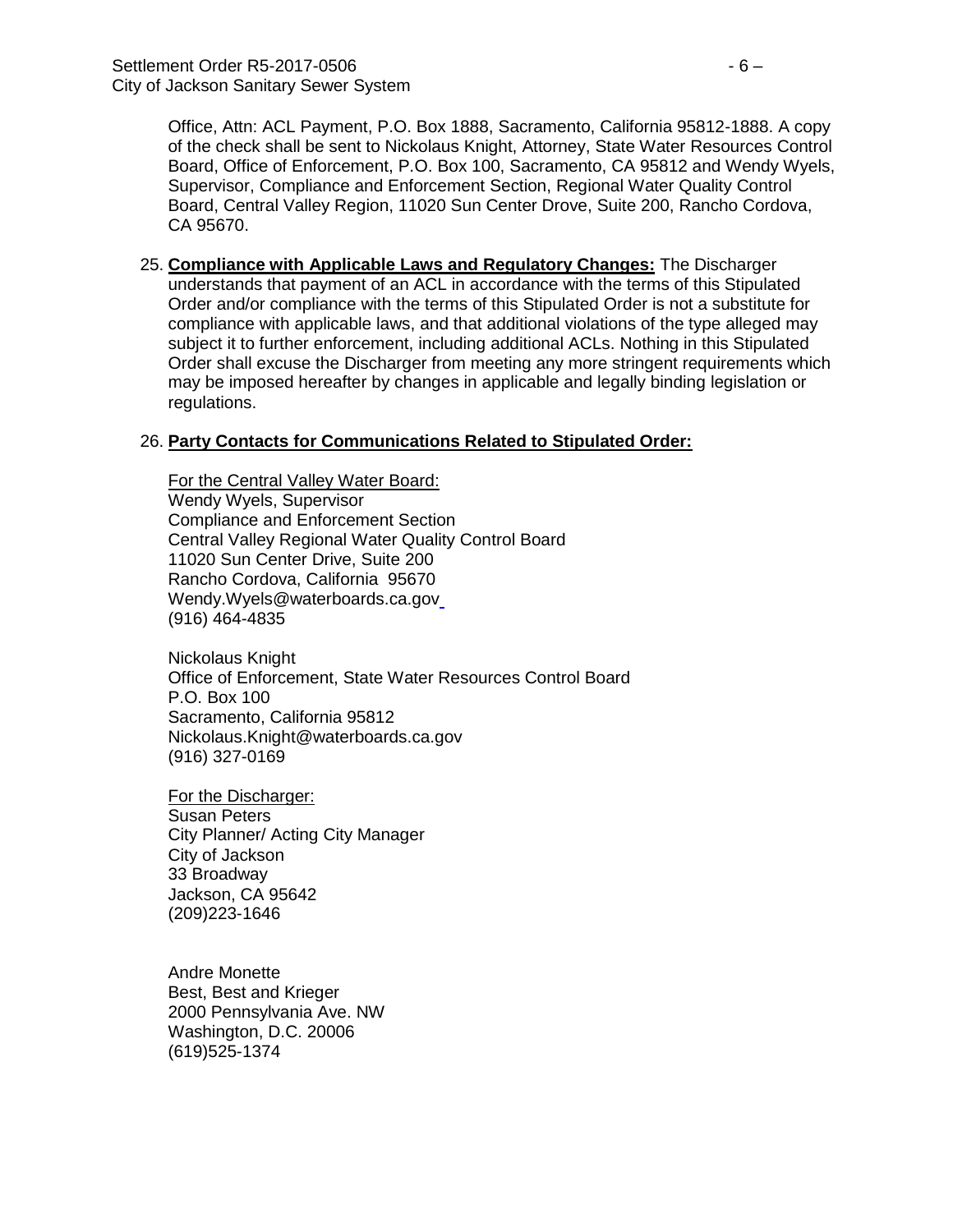- 27. **Attorney's Fees and Costs:** Except as otherwise provided herein, each Party shall bear all attorneys' fees and costs arising from the Party's own counsel in connection with the matters set forth herein.
- 28. **Matters Addressed by Stipulation:** Upon adoption by the Central Valley Water Board, or its delegee, this Stipulated Order represents a final and binding resolution and settlement of all claims, violations, or causes of action alleged in this Stipulated Order or which could have been asserted based on the specific facts alleged in this Stipulated Order against Dischargers as of the effective date of this Stipulated Order. The provisions of this Paragraph are expressly conditioned on Discharger's full payment of the ACL by the deadline specified in Stipulation 1.
- 29. **Public Notice:** The Discharger understands that this Stipulated Order will be noticed for a 30-day public review and comment period prior to consideration by the Central Valley Water Board, or its delegee. If significant new information is received that reasonably affects the propriety of presenting this Stipulated Order to the Central Valley Water Board, or its delegee, for adoption, the Assistant Executive Officer may unilaterally declare this Stipulated Order void and decide not to present it to the Central Valley Water Board, or its delegee. The Discharger agrees that it may not rescind or otherwise withdraw its approval of this proposed Stipulated Order.
- 30. **Procedure:** The Parties agree that the procedure that has been adopted for the approval of the settlement by the Parties and review by the public, as reflected in this Stipulated Order, will be adequate. In the event procedural objections are raised prior to this Stipulated Order becoming effective, the Parties agree to meet and confer concerning any such objections, and may agree to revise or adjust the procedure as necessary or advisable under the circumstances.
- 31. **No Waiver of Right to Enforce:** The failure of the Prosecution Team or Central Valley Water Board to enforce any provision of this Stipulated Order shall in no way be deemed a waiver of such provision, or in any way affect the validity of this Stipulated Order. The failure of the Prosecution Team or Central Valley Water Board to enforce any such provision shall not preclude it from later enforcing the same or any other provision of this Stipulated Order. No oral advice, guidance, suggestions, or comments by employees or officials of any Party regarding matters covered under this Stipulated Order shall be construed to relieve any Party regarding matters covered in this Stipulated Order. The Central Valley Water Board reserves all rights to take additional enforcement actions, including without limitation the issuance of ACL complaints or orders for violations other than those addressed by this Stipulated Order.
- 32. **Effect of Stipulated Order:** Except as expressly provided in this Stipulated Order, nothing in this Stipulated Order is intended nor shall it be construed to preclude the Prosecution Team or any state agency, department, board or entity or any local agency from exercising its authority under any law, statute, or regulation.
- 33. **Interpretation:** This Stipulated Order shall not be construed against the party preparing it, but shall be construed as if the Parties jointly prepared it and any uncertainty and ambiguity shall not be interpreted against any one party.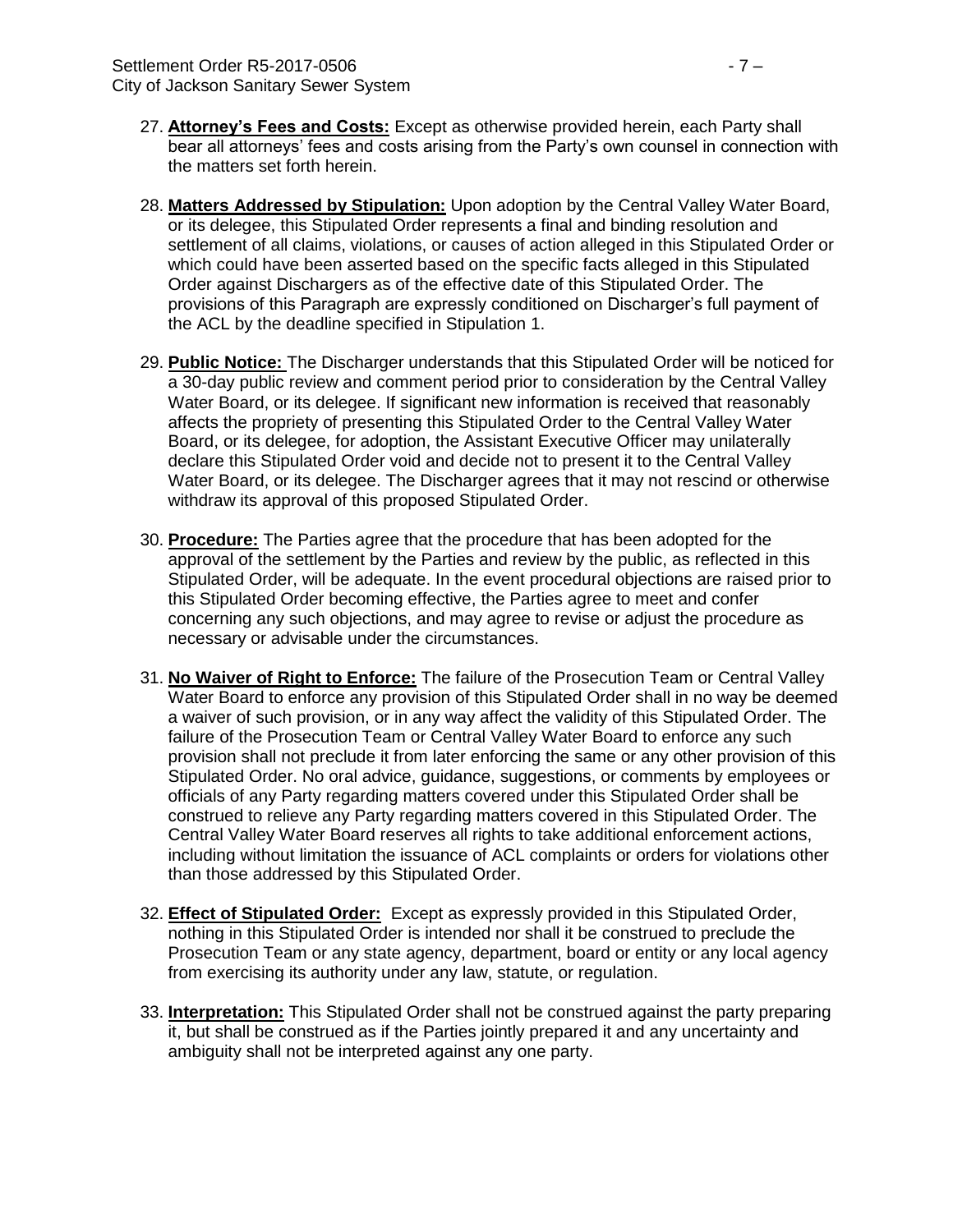- 34. **Modification:** This Stipulated Order shall not be modified by any of the Parties by oral representation whether made before or after the execution of this Stipulated Order. All modifications must be made in writing and approved by the Central Valley Water Board or its delegee.
- 35. **If Stipulated Order Does Not Take Effect:** In the event that this Stipulated Order does not take effect because it is not approved by the Central Valley Water Board, or its delegee, or is vacated in whole or in part by the State Water Board or a court, the Parties acknowledge that the Prosecution Team may proceed to a contested evidentiary hearing before the Central Valley Water Board to determine whether to assess an ACL for the underlying alleged violations, or may continue to pursue settlement. The Parties agree that all oral and written statements and agreements made during the course of settlement discussions will not be admissible as evidence in any subsequent administrative or judicial proceeding or hearing and will be fully protected by California Evidence Code sections 1152 and 1154; California Government Code section 11415.60; Rule 408, Federal Rules of Evidence; and any other applicable privilege under federal and/or state law. The Parties also agree to waive any and all objections related to their efforts to settle this matter, including, but not limited to:
	- a. Objections related to prejudice or bias of any of the Central Valley Water Board members or their advisors and any other objections to the extent that they are premised in whole or in part on the fact that the Central Valley Water Board members or their advisors were exposed to some of the material facts and the Parties settlement positions, and therefore may have formed impressions or conclusions, prior to conducting any contested evidentiary hearing in this matter; provided however, that objections intended to preserve Discharger's due process rights are not waived by this section; or
	- b. Laches or delay or other equitable defenses based on the time period that the Stipulated Order or decision by settlement may be subject to administrative or judicial review.
- 36. **Waiver of Hearing:** The Discharger has been informed of the rights provided by Water Code section 13323, subdivision (b), and hereby waives its right to a hearing before the Central Valley Water Board.
- 37. **Waiver of Right to Petition:** The Discharger hereby waives the right to petition the Central Valley Water Board's adoption of the Stipulated Order as written for review by the State Water Board, and further waives the rights, if any, to appeal the same to a California Superior Court and/or any California appellate level court.
- 38. **Covenant Not to Sue:** Upon the effective date of this Stipulated Order, Discharger shall and does release, discharge, and covenant not to sue or pursue any civil or administrative claims against any State Agency or the State of California, its officers, agents, directors, employees, attorneys, representatives, for any and all claims or cause of action, which arise out of or are related to this action.
- 39. **Water Boards Not Liable:** Neither the Central Valley Water Board members nor the Central Valley Water Board staff, attorneys, or representatives shall be liable for any injury or damage to persons or property resulting from the negligent or intentional acts or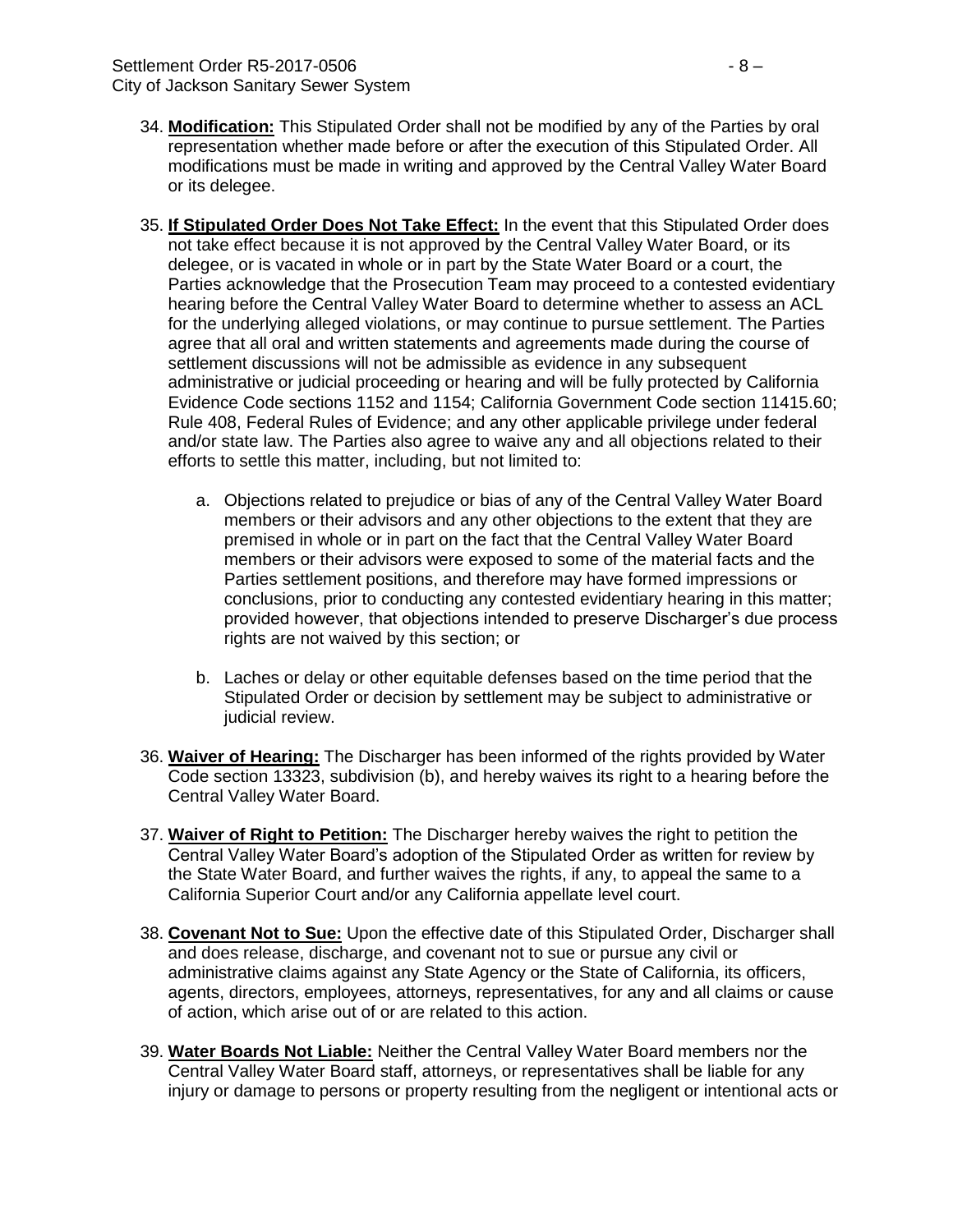omissions by Discharger or its respective directors, officers, employees, agents, representatives, or contractors in carrying out activities pursuant to this Stipulated Order, nor shall the Central Valley Water Board, its members or staff be held as parties to or guarantors of any contract entered into by Discharger, or its directors, officers, employees, agents, representatives, or contractors in carrying out activities pursuant to this Stipulated Order.

- 40. **Authority to Enter Stipulated Order:** Each person executing this Stipulated Order in a representative capacity represents and warrants that he or she is authorized to execute this Stipulated Order on behalf of and to bind the entity on whose behalf he or she executes the Stipulated Order.
- 41. **Necessity for Written Approvals:** All approvals and decisions of the Central Valley Water Board under the terms of this Stipulated Order shall be communicated to the Discharger in writing. No oral advice, guidance, suggestions or comments by employees or officials of the Central Valley Water Board regarding submissions or notices shall be construed to relieve the Discharger of its obligation to obtain any final written approval required by this Stipulated Order.
- 42. **No Third Party Beneficiaries:** This Stipulated Order is not intended to confer any rights or obligation on any third party or parties, and no third party or parties shall have any right of action under this Stipulated Order for any cause whatsoever.
- 43. **Severability:** This Stipulated Order is severable; should any provision be found invalid the remainder shall remain in full force and effect.
- 44. **Effective Date:** This Stipulated Order shall be effective and binding on the Parties upon the date the Central Valley Water Board, or its delegee, enters the Stipulated Order.
- 45. **Counterpart Signatures:** This Stipulated Order may be executed and delivered in any number of counterparts, each of which when executed and delivered shall be deemed to be an original, but such counterparts shall together constitute one document.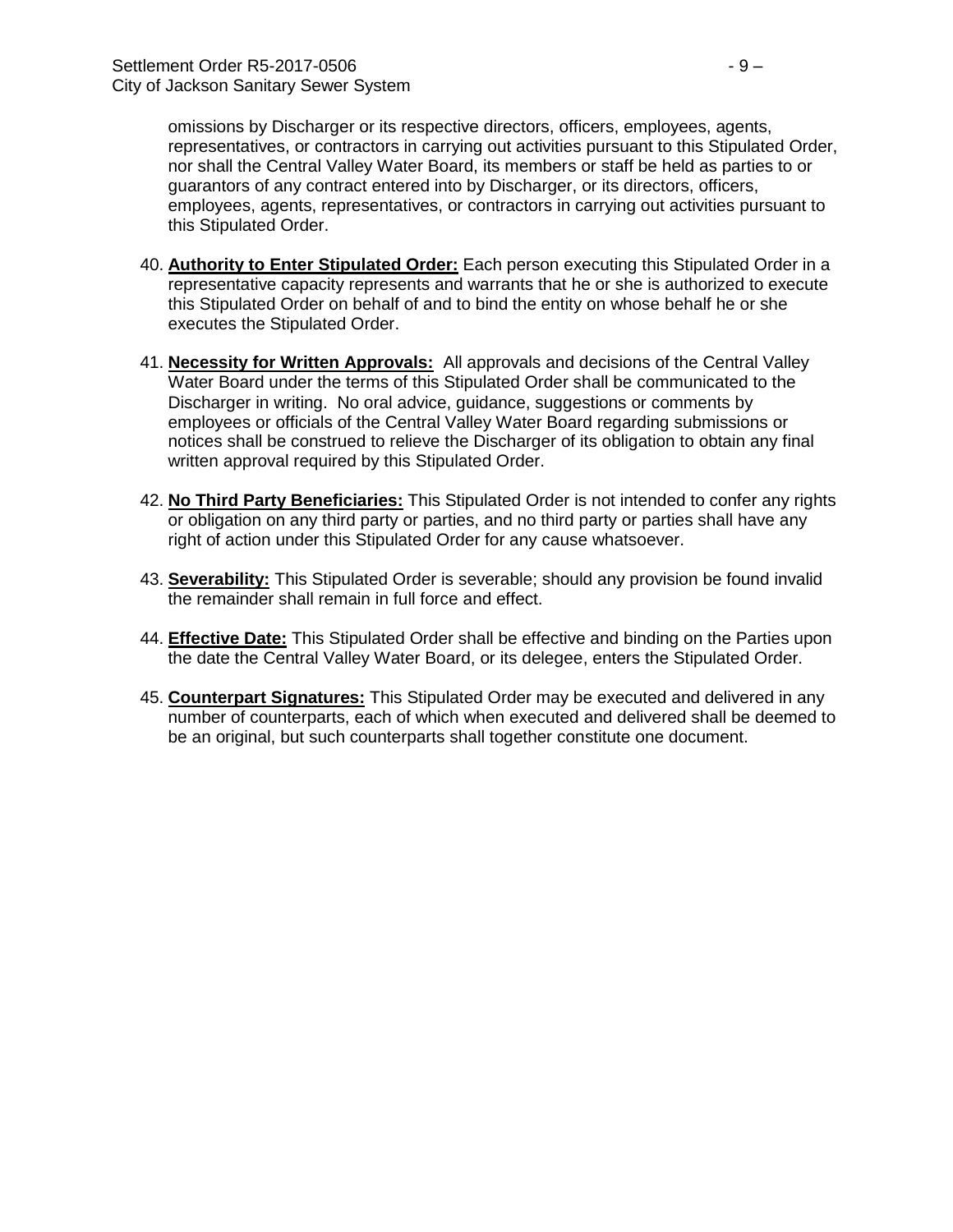## **IT IS SO STIPULATED.**

California Regional Water Quality Control Board Prosecution Team Central Valley Region

By: Criginal Singed By Date: 1/26/17 Andrew Altevogt Assistant Executive Officer

City of Jackson

By: Criginal Signed By Date: 1/23/2017

Susan Peters Acting City Manager City of Jackson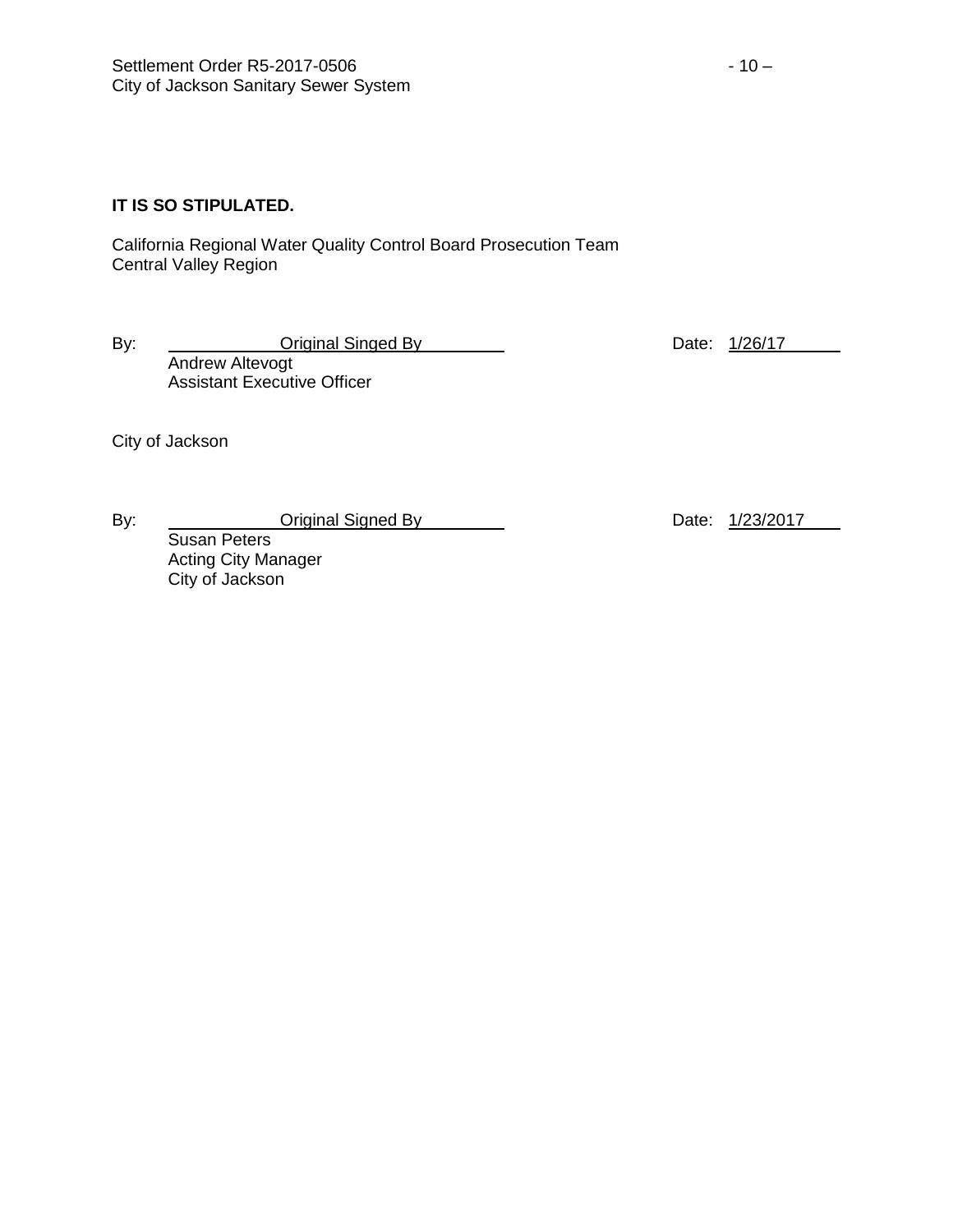#### **HAVING CONSIDERED THE PARTIES' STIPULATIONS, THE CENTRAL VALLEY REGIONAL WATER QUALITY CONTROL BOARD, BY AND THROUGH ITS EXECUTIVE OFFICER, FINDS THAT:**

- 1. In adopting this Stipulated Order, the Central Valley Water Board, or its delegee, has considered, where applicable, each of the factors prescribed in Water Code sections 13327, 13351, and 13385(e). The consideration of these factors is based upon information and comments obtained by the Central Valley Water Board's staff in investigating the allegations concerning the Discharger discussed herein or otherwise provided to the Central Valley Water Board or its delegee by the Parties and members of the public.
- 2. This is an action to enforce the laws and regulations administered by the Central Valley Water Board. The method of compliance with this enforcement action consists entirely of payment of amounts for ACL. As such, the Central Valley Water Board finds that issuance of this Stipulated Order is not considered subject to the provisions of the California Environmental Quality Act (CEQA) as it will not result in a direct or reasonably foreseeable indirect physical change in the environment and is not considered a "project" (Public Resources Code 21065, 21080(a); 15060(c)(2),(3); 150378(a), Title 14, of the California Code of Regulations). In addition, issuance of this Stipulated Order is exempt from the provisions of the California Environmental Quality Act (Public Resources Code section 21000 et seq.), in accordance with sections 15061(b)(3) and 15321(a)(2), of Title 14 of the California Code of Regulations.
- 3. The foregoing Stipulation is fully incorporated herein and made part of this Stipulated Order.

Pursuant to Water Code section 13323 and Government Code section 11415.60, **IT IS HEREBY ORDERED** on behalf of the California Regional Water Quality Control Board, Central Valley Region that the Stipulated Order is approved.

Original Singed By  $\overline{3}/20/17$ Pamela Creedon **Date** Executive Officer Central Valley Regional Water Quality Control Board

Attachment A: Specific Factors Considered for Administrative Civil Liability Attachment B: City of Jackson Spill Reports Table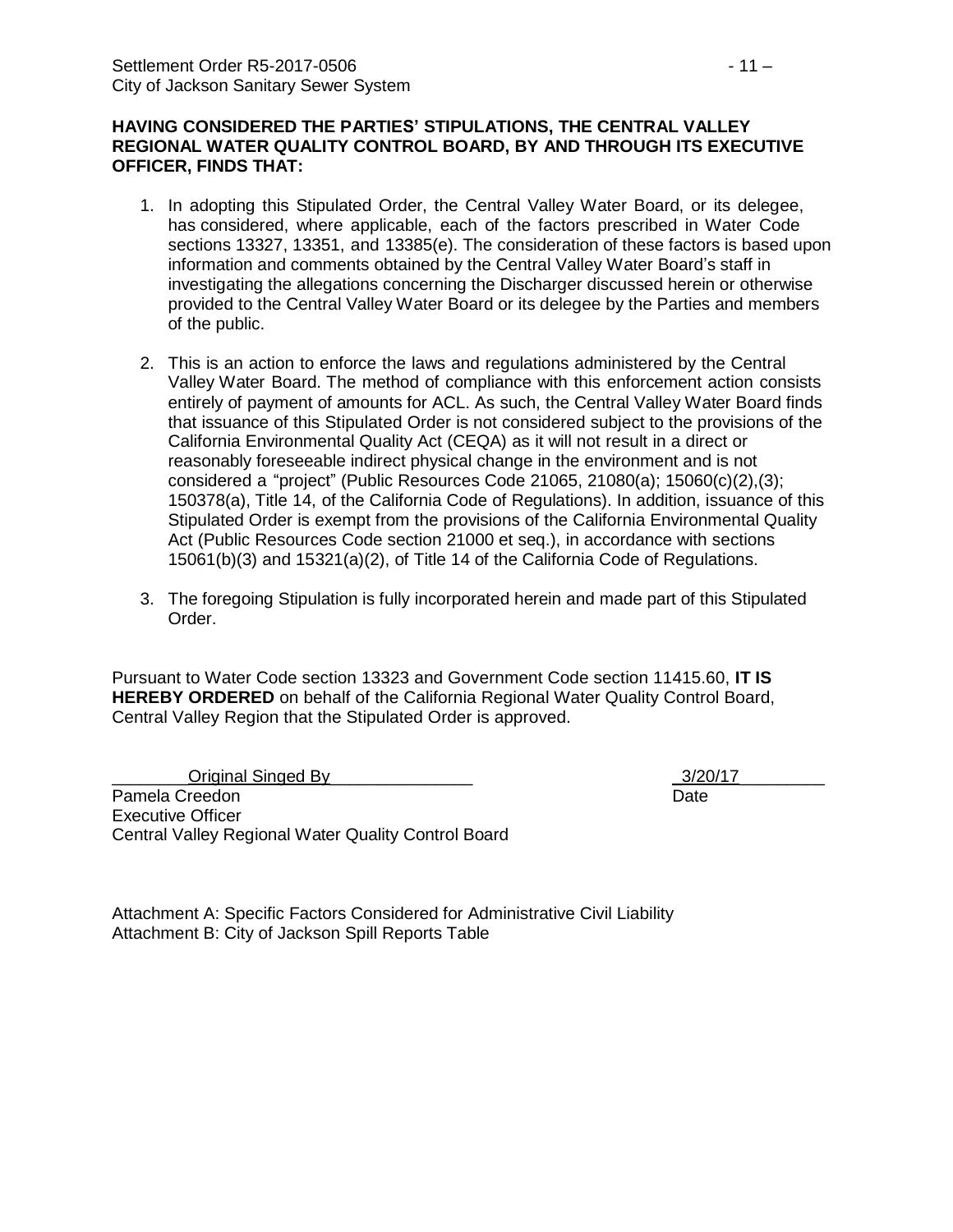## **Attachment A – Stipulated Order R5-2017-0506 Specific Factors Considered for Administrative Civil Liability City of Jackson Sanitary Sewer Collection System Amador County**

The State Water Board's *Water Quality Enforcement Policy* (Enforcement Policy) establishes a methodology for determining administrative civil liability by addressing the factors that are required to be considered under California Water Code section 13385(e). Each factor of the nine-step approach is discussed below, as is the basis for assessing the corresponding score. The Enforcement Policy can be found at:

http://www.waterboards.ca.gov/water\_issues/programs/enforcement/docs/enf\_policy\_final111709.p df.

## **Background**

On 26 January 2016, Central Valley Water Board staff met with the City of Jackson's (Discharger) Public Works Superintendent and collection system maintenance staff to determine compliance with the Statewide General Waste Discharge Requirements for Sanitary Sewer Systems (SSS General Order) and amended Monitoring and Reporting Program (MRP). From the interviews and documentation presented by the Discharger, the Prosecution Team alleges that the Discharger did not report all sanitary sewer overflows (SSOs) as required by the SSS General Order and did not comply with other aspects of the SSS General Order. This Complaint has been issued because the Prosecution Team alleges that the Discharger has failed to (a) submit a complete a Sewer System Management Plan (SSMP), (b) conduct SSMP audits every two years, (c) update its SSMP once every five years, and (d) report SSOs. The Discharger also allegedly failed to adequately respond to the 26 February 2016 Water Code section 3267 Order for technical reports. This Order assesses penalties for three of the alleged violations: inadequate SSMP, failure to update the SSMP, and failure to report SSOs.

## **Violation #1: Inadequate Sewer System Management Plan (SSMP) and Lack of an Updated SSMP**

Provision D.11 of the SSS General Order requires the Discharger to develop and implement a SSMP. The SSMP's main goal is to provide a plan to properly manage, operate, maintain, and report any SSO an incident, which is intended to reduce and prevent SSOs, as well as mitigate any SSOs that may occur. Not having a complete SSMP may prevent the Discharger from properly maintaining, operating, and reporting SSOs to the appropriate agencies. Although the City met the requirement to certify its SSMP by 1 May 2010, Board staff alleges that the Discharger's SSMP is not complete, lacks detail, and is missing crucial elements and therefore does not meet the intent of the General Order. Moreover, as required by section D.14 of the SSS General Order "*The SSMP must be updated every five (5) years, and must include any significant program changes. Recertification by the governing board of the Enrollee is required in accordance with Section D.14.*" The original SSMP was to have been completed and certified by 1 May 2010, and the SSMP was to have been updated by 1 May 2015; however, this was not completed.

The following steps are used in determining administrative civil liability for Violation #1: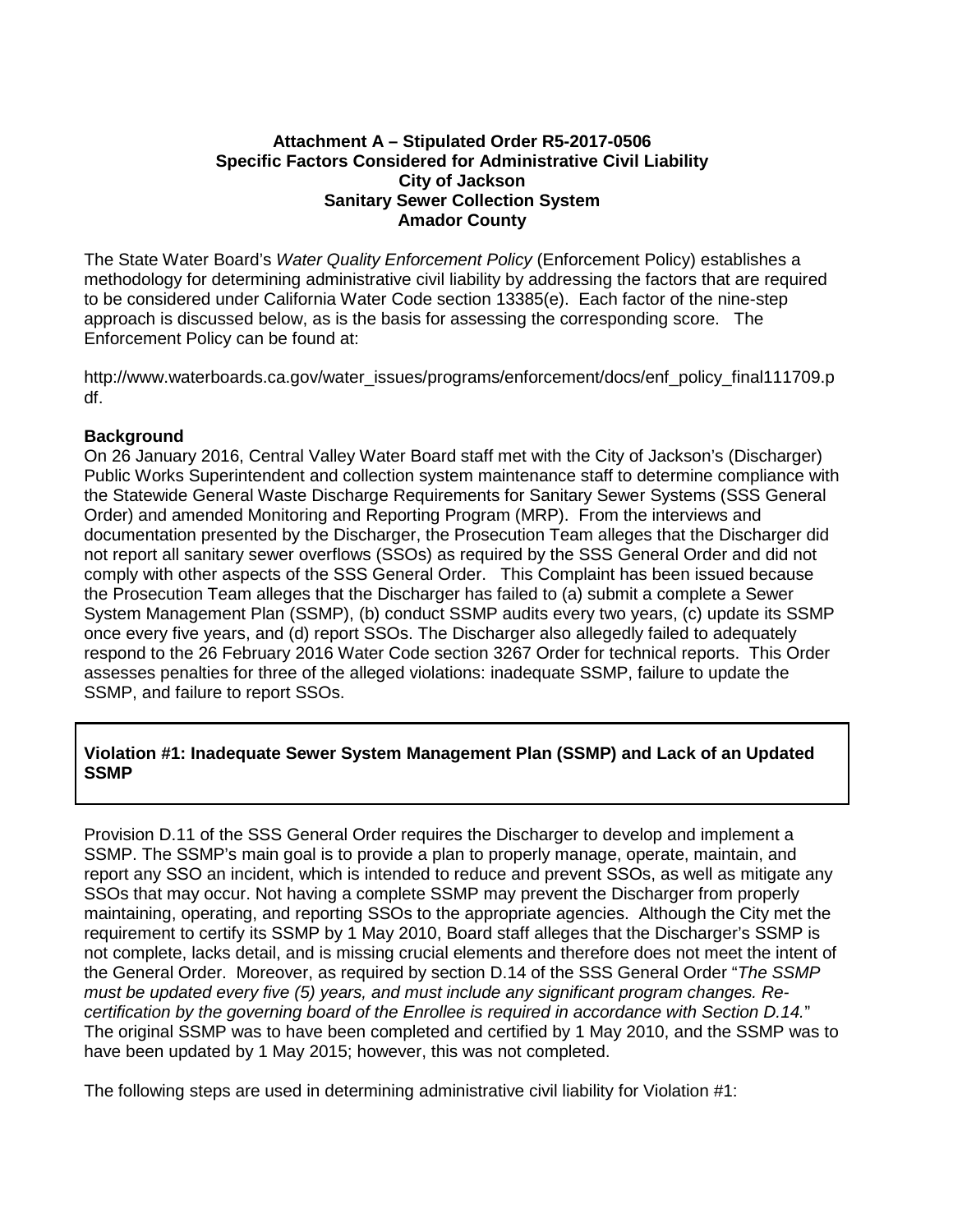# **Step 1 – Potential for Harm for Discharge Violations**

The Prosecution Team is not alleging a discharge violation; therefore, the evaluation of this factor has been omitted from the following calculation.

# **Step 2 – Assessment for Discharge Violations**

The Prosecution Team is not alleging a discharge violation; therefore, the evaluation of this factor has been omitted from the following calculation.

# **Step 3 – Per Day Assessment for Non-Discharge Violations**

The "per day" factor is calculated for each non-discharge violation considering the (a) potential for harm and (b) the extent of the deviation from the applicable requirements.

# Potential for Harm

The Enforcement Policy requires a determination of whether the characteristics of the violation resulted in a minor, moderate, or major potential for harm or threat to beneficial uses. In this case, Board staff believes a "Moderate" factor is appropriate because the failure to complete and implement an adequate SSMP indicates a substantial potential for harm to beneficial uses. Although the Discharger did prepare a document, and certified that it was completed correctly, Board staff alleges the following deficiencies:

- Provision D.13(ii), "Organization of the SSMP" requires the Discharger to include the chain of communication for reporting SSOs, including the person that will report SSOs to the Water Board. This section also requires that the Discharger identify the management, administrative, and maintenance positions responsible for implementing the specific measures of the SSMP program. However, staff alleges that the information is not included, even though the Discharger certified on 18 March 2008<sup>1</sup> that the "Organization" section had been completed.
- Provision D.13(iv), "Operation and Maintenance Program" requires the Discharger to include a routine preventive maintenance (PM) program, develop a rehabilitation and replacement plan, an associated rehabilitation and replacement ranking system and provide training on a regular basis for staff. However, staff alleges that the SSMP does not include a PM program, a rehabilitation and replacement plan, or a ranking system, even though the Discharger certified on 1 November 2000<sup>1</sup> that the "Operation and Maintenance Program" section had been completed.
- Although the "Operation and Maintenance Program" of the SSMP states that the Discharger will provide training to its staff on a regular basis, Board staff alleges, based on the interviews conducted during Board staff's 26 January 2016 inspection, a lack of documentation of training, and inadequate reporting of SSOs, that the Discharger has failed to provide adequate training to its staff.
- Although the "Operation and Maintenance Program" of the SSMP contains templates of tables for maintenance staff to fill out during maintenance activities (i.e., "Hydroflushing", "Root X application", and "Sewer Preventative Maintenance List"), Board staff alleges, based on the inspection on 26 January 2016 that the Discharger does not have an active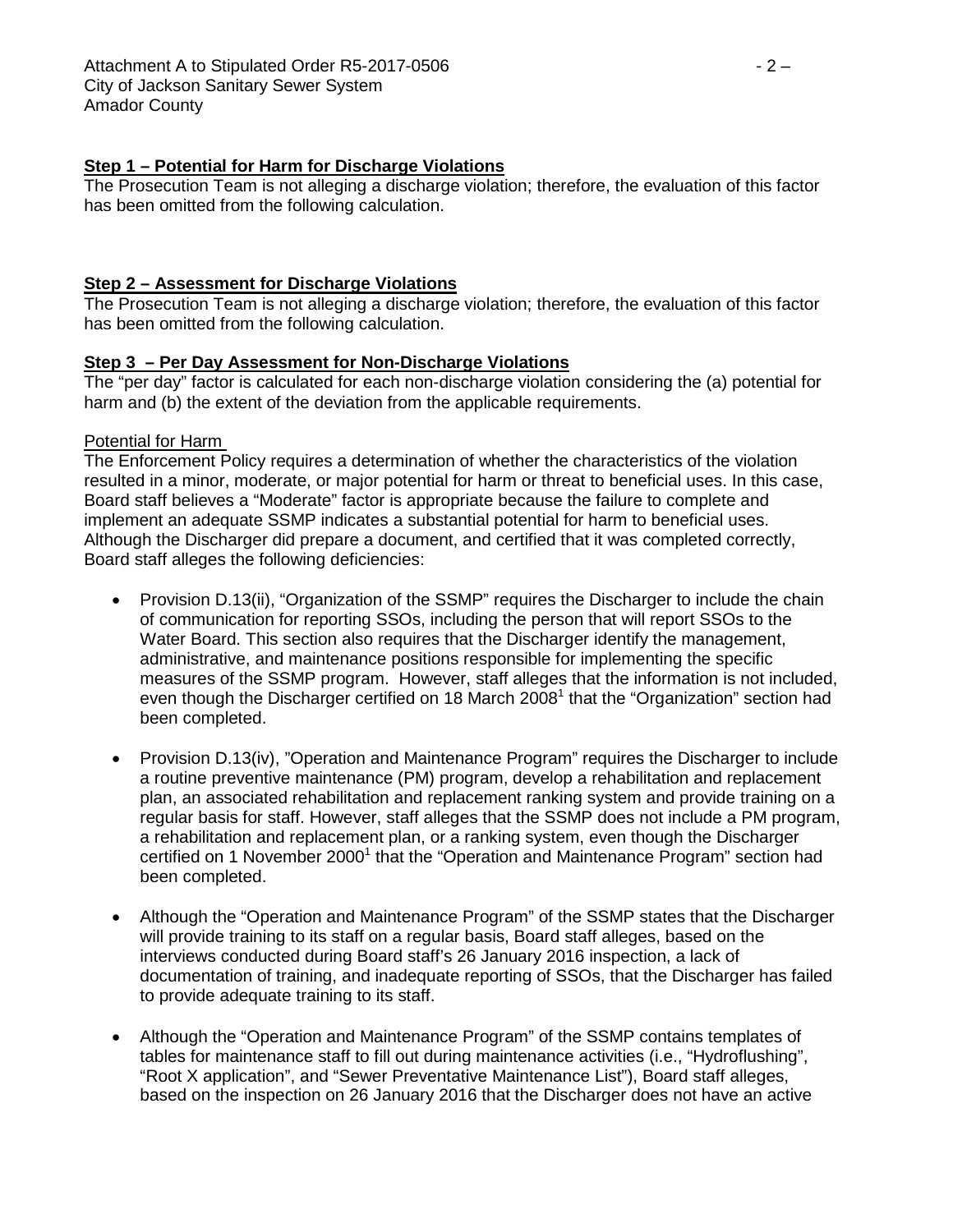preventative maintenance program, and that the City does not have system for scheduling regular maintenance and cleaning of the collection system.

- Provision D.13 (vii) requires the Discharger to develop a public education outreach program that promotes proper disposal of fats, oils, and grease (FOG) and requirements to install grease removal devices. However, staff alleges that the SSMP does not include a FOG program, even though even though the Discharger certified on 10 September 2009<sup>1</sup> that the "FOG Control Program" had been completed.
- Provision D.13(vii), "System Evaluation and Capacity Assurance Plan" requires the Discharger to prepare and implement a capital improvement plan to ensure that the sewer system has sufficient hydraulic capacity. Specific items are required in the plan. Staff alleges this section of the Discharger's SSMP is wholly inadequate and does not meet the intent of the SSO General Order, even though the Discharger certified on 29 April 2010 $^1$  that the "System Evaluation and Capacity Assurance Plan" had been completed.
- Provision D.13(ix), "Monitoring, Measurement, and Program Modifications" requires that the Discharger monitor implementation of its SSMP, update program elements as necessary, and identify SSO trends. This section of the Discharger's SSMP states that the City will track performance measures and update the success of the SSMP during an annual audit. However, staff alleges that there is a lack of tracking and that the City has not conducted any audits of its SSMP.
- Provision D.13 (x) requires the Discharger to audit its SSMP at a minimum every two years and Provision D.14 requires the Discharger to update its SSMP every five years. This section of the SSMP states that the first audit will be in 2012, and every two years thereafter. This section also states that the full SSMP will be updated every five years, i.e., in 2015. However, based on the 26 January 2016 inspection staff alleges that the City has not conducted any SSMP audits or provided any updates or revisions to its SSMP.
- Provision D.9 of the SSS General Order requires that the Discharger allocate adequate resources for the operations, maintenance, and repair of its sewer system. However, based on the 26 January 2016 inspection, staff alleges that the City does not have a Capital Improvement Plan for sewer collection improvements or operations. Instead, the collection staff relies on the City's annual budget to cover any maintenance, repair, or improvement projects. It does not appear that the City has allocated sufficient resources to operate and maintain its sewer system.

Although it could be argued that a "major" deviation from requirement is appropriate, staff have assigned a "moderate" deviation from the requirement. The lack of an adequate SSMP, the failure to conduct audits, the failure to update the SSMP after five years, and the failure to implement the few items contained in the SSMP may have resulted in an unknown number of sanitary sewer overflows and at least a moderate deviation from the SSO General Order's requirements. Using Table 3 of the Enforcement Policy, the Per Day Factor of 0.35 is assigned. This value is to be multiplied by the days of violation and the maximum per day penalty, as shown in the Initial Liability table below.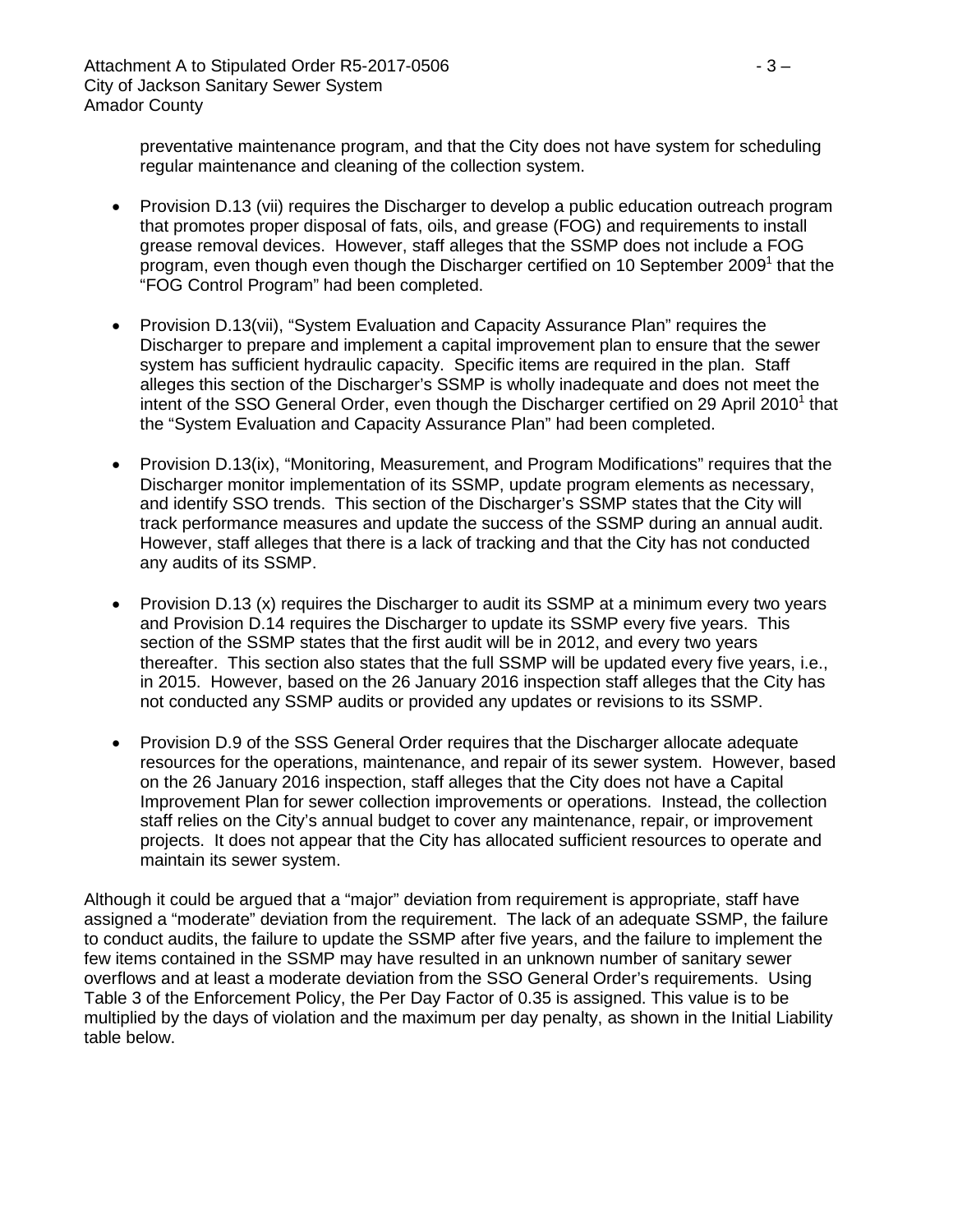## Days of Violation

The Enforcement Policy provides that, for violations lasting more than 30 days, the Central Valley Water Board may adjust the per-day basis for civil liability if certain findings are made and provided that the adjusted per-day basis is no less than the per-day economic benefit, if any, resulting from the violation. In order to adjust the per-day basis, the Central Valley Water Board must make express findings that the violation: (1) is not causing daily detrimental impacts to the environment or the regulatory program; or (2) results in no economic benefit from the illegal conduct that can be measured on a daily basis; or (3) occurred without the knowledge or control of the violator, who therefore did not take action to mitigate or eliminate the violation. The Prosecution Team finds that finding (2) applies as the actions of the Discharger result in no economic benefit that can be measured on a daily basis for not submitting a complete SSMP. Therefore, the Prosecution Team compressed the days of violations.

The table below outlines the date by which the initial SSMP and updated SSMP were to be completed, the total days of violation, and the associated compressed days of violation as of 31 December 2016.

| Report              | Due Date   | <b>Violation Range</b>         | <b>Total Days of</b><br><b>Violations</b> | <b>Compressed</b><br><b>Days</b> |  |
|---------------------|------------|--------------------------------|-------------------------------------------|----------------------------------|--|
| <b>SSMP</b>         | 2 May 2010 | 2 May 2010 to 2 May 2015       | 1,826                                     | 66                               |  |
| <b>Updated SSMP</b> | 2 May 2015 | 3 May 2015 to 31 December 2016 | 608                                       | 26                               |  |
|                     |            | Total                          | 2,434                                     | 92                               |  |

## Initial Liability for Violation #1

## (0.35 factor from Table 3) x (92 Days) x (\$1,000/day) = \$32,200

## **Step 4A – Adjustment Factors**

There are three additional factors to be considered for modification of the amount of initial liability: the violator's culpability, efforts to clean-up or cooperate with regulatory authority, and the violator's compliance history. After each of these factors is considered for the violations involved, the applicable factor should be multiplied by the proposed amount for each violation to determine the revised amount for that violation.

## **Culpability**

Higher liabilities should result from intentional or negligent violations as opposed to accidental violations. A multiplier between 0.5 and 1.5 is to be used, with a higher multiplier for negligent behavior. The Discharger was given a multiplier value of 1.5. The goal of the SSMP is to provide a plan and schedule to properly manage, operate, and maintain all parts of the sanitary sewer system. This will help the Discharger to determine where maintenance is needed in the collection system to prevent future SSOs, as well as mitigate any SSOs that do occur. In addition, the SSMP shall include elements that will help the Discharger to develop a routine preventive operation and maintenance program, rehabilitation and replacement plan, provide training on a regular basis for its staff, and provide replacement and part inventories. Although the Discharger has a certified SSMP, Board staff alleges the SSMP lacks essential details for the Discharger to take appropriate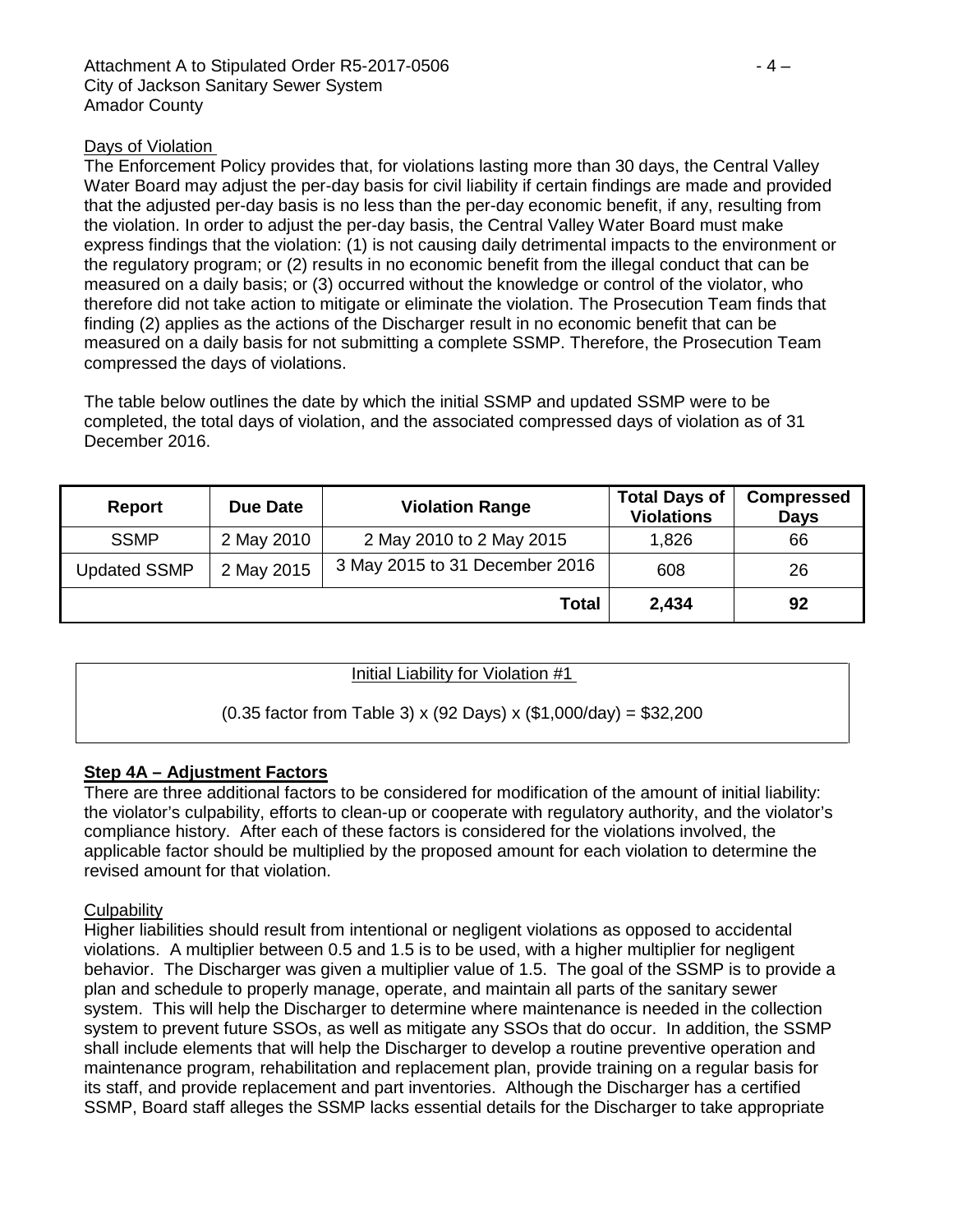action to prevent and maintain its collection system. Board staff alleges that the Discharger knew or should have known its SSMP was deficient, even though it certified that it was completed in the CIWQS database. For example, the SSMP failed to provide the chain of communication for reporting SSOs to appropriate agencies, failed to provide the preventative maintenance program, failed to provide a rehabilitation and replacement plan, and lacks a capital improvement plan. the Discharger is fully culpable for these alleged deficiencies, as the required portions of a SSMP are clearly stated in the SSO General Order. Therefore, it is appropriate to assign a multiplier value of 1.5.

## Cleanup and Cooperation

This factor reflects the extent to which a discharger voluntarily cooperates in returning to compliance and correcting environmental damage. A multiplier between 0.75 and 1.5 is to be used, with a higher multiplier when there is a lack of cooperation. Since the Discharger is enrolled under the SSS General Order, the Discharger must comply with all aspects of the SSS General Order, including SSMP requirements, the monitoring, record keeping, reporting, and public notification requirements. As described above, staff alleges the Discharger does not have a complete SSMP, is not reporting all of the SSOs required to be reported, and failed to provide adequate public notification to protect the public from exposure to the SSOs. Therefore, the Discharger was given a multiplier value of 1.5.

## History of Violation

When there is a history of repeat violations, the Enforcement Policy requires a minimum multiplier of 1.1 to be used. The Discharger does not have a history of violations stemming from its collection system. Given that, a multiplier value of 1.0 is appropriate for this case.

Total Liability for Violation #1

 $$32,200 \times 1.5 \times 1.5 \times 1.0 = $72,450$ 

# **Violation #2: Inappropriate or Fraudulent Sanitary Sewer Overflow Reports**

The SSO General Order requires that all dischargers enter and report all SSOs through the California Integrated Water Quality System (CIWQS) database in addition to providing adequate public notification to protect the public from exposure to the SSOs to appropriate agencies (i.e. California State Office of Emergency Services (CalEMA), County Environmental Health, etc.). For any calendar month(s) in which a SSO did not occur, enrollees must enter a "No-Spill" certification report into CIWQS. The Discharger appears to have submitted numerous "No-Spill" reports when in actuality there were SSOs. Attachment B to the Stipulated Order details how staff determined which months the Discharger appears to have submitted false "no spill" reports.

The following steps are used in determining administrative civil liability for Violation #2: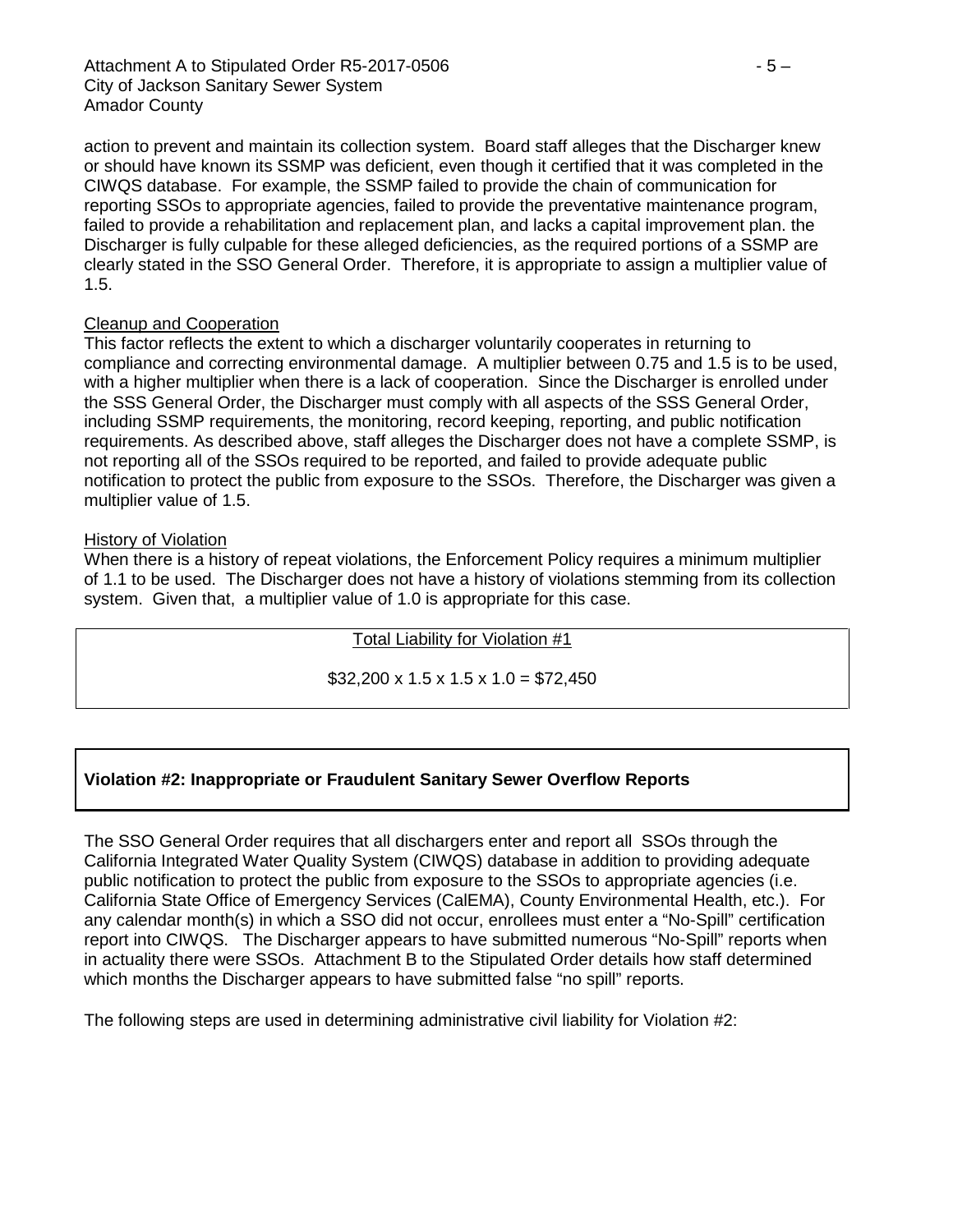# **Step 1 – Potential for Harm for Discharge Violations**

Because the Discharger is alleged to have failed to keep records regarding when SSOs occurred and the volume spilled to surface water, the Prosecution Team is unable to allege any discharge violations; therefore, the evaluation of this factor has been omitted from the following calculation.

## **Step 2 – Assessment for Discharge Violations**

Because the Discharger is alleged to have failed to submit the required SSO reports, the Prosecution Team is unable to determine the volume of sewage which has spilled from the collection system. Therefore, the Prosecution Team is unable to allege a discharge violation.

## **Step 3 – Per Day Assessment for Non-Discharge Violations**

The "per day" factor is calculated for each non-discharge violation considering the (a) potential for harm and (b) the extent of the deviation from the applicable requirements.

## Potential for Harm

The Enforcement Policy requires a determination of whether the characteristics of the violation resulted in a minor, moderate, or major potential for harm or threat to beneficial uses. The Discharger is required by the SSS General Order to submit SSO incident reports via CIWQS<sup>[1](#page-16-0)</sup> on a monthly basis. Staff alleges the Discharger failed to report Category 1, 2 and/or 3 SSO incidents that occurred and instead submitted "*No Spill Certification*" reports in CIWQS. Not submitting accurate SSO reports prevents Board staff from evaluating the Discharger's collection system operations, maintenance, and spills. Spills that occurred in which surface waters were impacted potentially endangers aquatic and public health. This type of violation represents a "substantial threat to public health" because the local health agencies, the State Office of Emergency Services, the Central Valley Regional Board, and other regulatory agencies were not aware of any sewer spills that may have occurred from the collection system; therefore, were unable to issue public notifications and warnings if necessary. A value of "Major" is therefore warranted.

The Enforcement Policy requires determination of whether the violation represents either a minor, moderate, or major deviation from the applicable requirements. For the Deviation from Requirement, Board staff believes a "Major" factor is appropriate in this case because staff alleges the Discharger provided falsified reports certifying that there were no SSOs from the collection system and threatened public health by not notifying appropriate agencies as required by Water Code section 13271 and the SSS General Order. Using Table 3 in the Enforcement Policy, the Per Day Factor of 0.85 is assigned. This value is to be multiplied by the days of violation and the maximum per day penalty, as shown in the Initial Liability table below.

## Days of Violation

On 26 January 2016, Central Valley Water Board staff (Senior Water Resources Control Engineer, Kari Holmes and Water Resources Control Engineer, Mohammad Farhad) met with the City of Jackson's Public Works Superintendent to determine compliance with the SSO General Order and MRP. The inspection was in response to the Discharger's "*No Spill Certification*" reports submitted through CIWQS since June 2012 through December 2015, consecutively, except for the month of April 2015. MRP Provision C.4.iii requires the Discharger to certify the "*No Spill*" reports under

<span id="page-16-0"></span> $1$  The California Integrated Water Quality System (CIWQS) allows online submittal of information by Permittees within certain programs and makes data available to the public through reports. CIWQS is publicly available at: http://www.waterboards.ca.gov/ciwqs/publicreports.shtml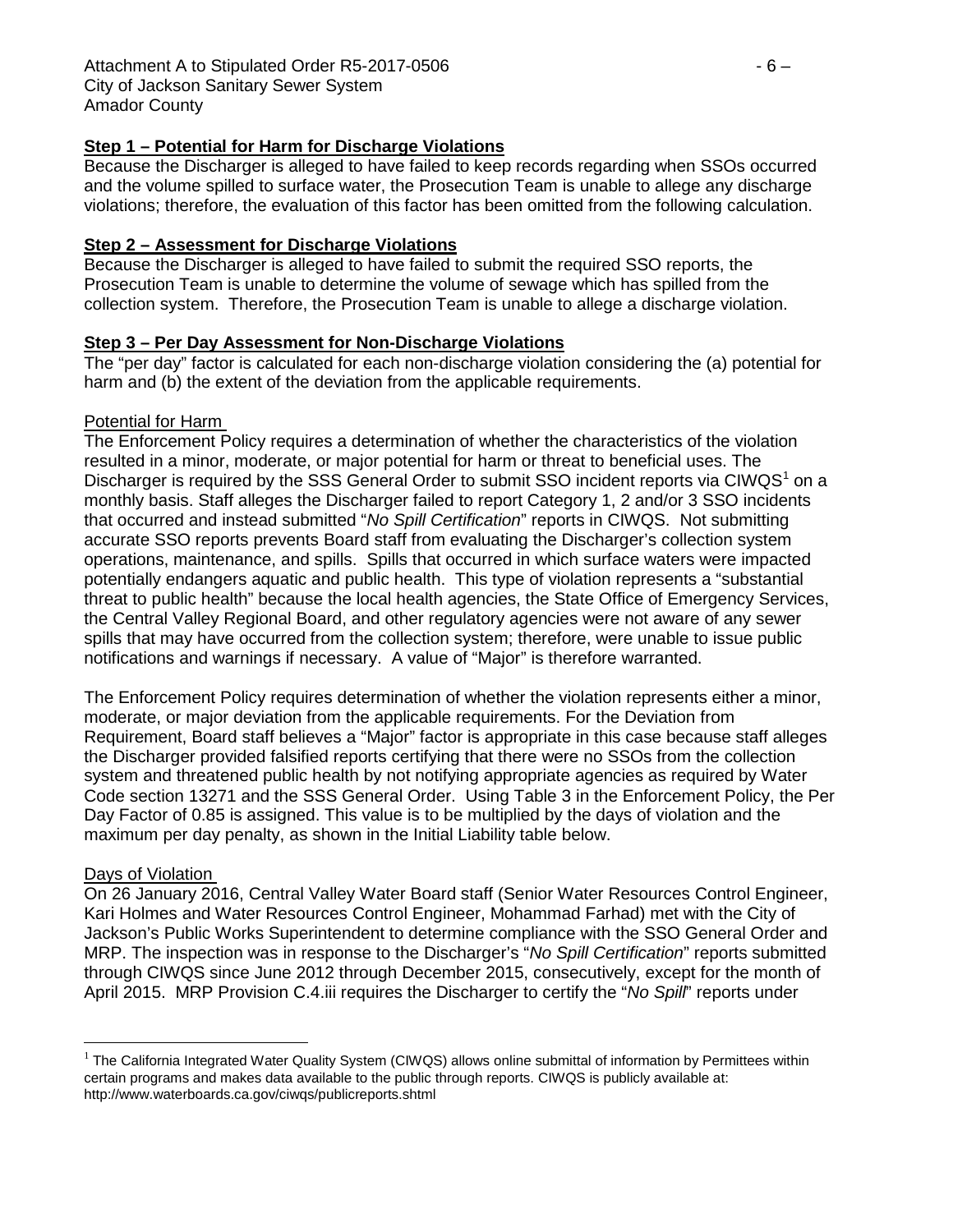penalty of perjury. In addition, Board staff received several complaints that the City has not been reporting their SSOs.

According to the SSO General Order Provision D.5, "*All SSOs must be reported in accordance with Section G of the General Order."* During the meeting, Board staff interviewed City staff and reviewed the operators' time sheets and daily log sheets used for billable hours by the collection system operators, which provide the basis for Board staff's allegations that the Discharger is not documenting and reporting their SSOs as required by the SSO General Order. Board staff alleges it is evident that the Discharger is not reporting all of the SSOs and is in violation with the SSO General Order.

During the inspection, Board staff concluded the Discharger did not have procedures in place to properly document SSOs. Therefore, the Board issued a Water Code section 13267 Order on 26 February 2016 that requested daily log sheets and maintenance operators' timesheets. On 17 March 2016, the Discharger submitted timesheets from 1 January 2012 through 31 December 2015. Board staff utilized these maintenance staff timesheets, which included a description and location of sewer maintenance activities, to determine when and where potential SSOs occurred. When Board staff compared the timesheets with SSOs reported in CIWQS, there were multiply entries on the timesheets described as "Sewer Plugs" which were also reported in CIWQS as a SSO. Board staff therefore considered that an SSO occurred if a sewer plug was reported on the timesheets submitted by the Discharger. In addition, when the timesheets documented that a sewer event was in response to a "Callout" (e.g. a member of the community called the City to report a sewer complaint), Board staff considered these events as SSOs because reports generally come in from the public when sewage is backed up and is visible. Finally, Board staff alleges that those events which contained an unusually high number of staff hours or overtime hours were in fact SSOs and should have been reported in CIWQS as such. Typical maintenance events took approximately 0.5 to 3 hours for two staff or more to conduct the work. Staff compared the months with reported sewer plugs, callouts, and/or excessive hours/overtime hours with the months in which a "No Spill" certification was entered in CIWQS, and considered an inappropriate report to be any time there was one or more of those three event types on the timesheets where a "No Spill" certification was reported in CIWQS. Board staff are only alleging that sewer plugs, callouts, and/or excessive hours/overtime hour entries on the timesheets should have been reported in CIWQS; however, there are SSOs reported in CIWQS that have a corresponding entry on the timesheets which are described as "Sewer Maintenance." Therefore, Board staff is being reasonable by only including those events where a sewer plug, callout, and/or excessive hours/overtime hours are reported.

Attachment B of the Stipulated Order lists the SSO reports that Board staff allege should have been submitted between January 2012 and December 2015, as well as staff's rationale for determining whether an inaccurate report was submitted. For the 48 month period, Board staff alleges that 34 inaccurate or fraudulent reports were submitted. Each report was in violation for a one month period, i.e., until the next report was due. Attachment B shows that there were a total of 1,035 days of violation.

The Enforcement Policy provides that, for violations lasting more than 30 days, the Central Valley Water Board may adjust the per-day basis for civil liability if certain findings are made and provided that the adjusted per-day basis is no less than the per-day economic benefit, if any, resulting from the violation. In order to adjust the per-day basis, the Central Valley Water Board must make express findings that the violation: (1) is not causing daily detrimental impacts to the environment or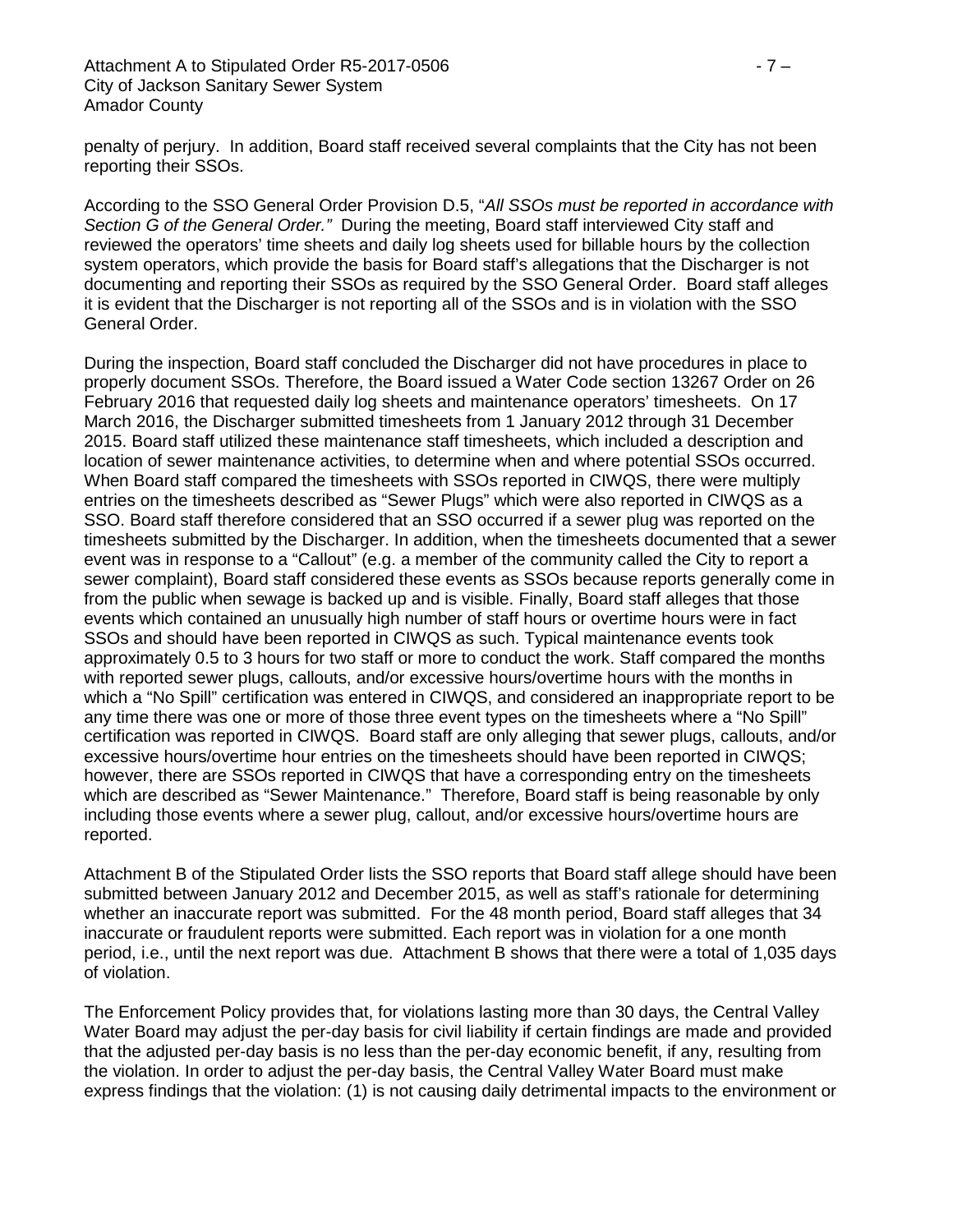the regulatory program; or (2) results in no economic benefit from the illegal conduct that can be measured on a daily basis; or (3) occurred without the knowledge or control of the violator, who therefore did not take action to mitigate or eliminate the violation. The Prosecution Team finds that finding (2) applies as there is no economic benefit that can be measured on a daily basis for nonreporting of the spill events. Using the Enforcement Policy method, the Prosecution Team compressed the days of violations to 40 days.

#### Initial Liability Violation #2

(0.85 factor from Table 3) x (40 Days) x (\$1,000/day) = \$34,000

## **Step 4B – Adjustment Factors**

There are three additional factors to be considered for modification of the amount of initial liability: the violator's culpability, efforts to clean-up or cooperate with regulatory authority, and the violator's compliance history. After each of these factors is considered for the violations involved, the applicable factor should be multiplied by the proposed amount for each violation to determine the revised amount for that violation.

#### **Culpability**

Higher liabilities should result from intentional or negligent violations as opposed to accidental violations. A multiplier between 0.5 and 1.5 is to be used, with a higher multiplier for negligent behavior. The Discharger was given a multiplier value of 1.5. On 26 January 2016, Board staff met with the City of Jackson's Sanitary Sewer Collection System facilities maintenance staff to determine compliance with the SSS General Order. From the meeting, staff interviews, and documentation reviews, Board staff contends that the Discharger has intentionally not reported its SSOs. Therefore, it is appropriate to use a culpability multiplier of 1.5 for this adjustment factor.

#### Cleanup and Cooperation

This factor reflects the extent to which a discharger voluntarily cooperates in returning to compliance and correcting environmental damage. A multiplier between 0.75 and 1.5 is to be used, with a higher multiplier when there is a lack of cooperation. Board staff relies on the Discharger's self-generated SSO reports, SSO response records, and spill volumes required by the SSS General Order and MRP to assure compliance. Since the Discharger failed to maintain these types of records for each SSO event, Board staff cannot verify the number of SSOs and the associated volume discharged to land or surface waters from the Discharger's collection system. Because the Discharger failed to report these incidents to local and state agencies, Board staff alleges the Discharger has endangered the public. Therefore, the Discharger was given a multiplier value of 1.5.

#### History of Violation

When there is a history of repeat violations, the Enforcement Policy requires a minimum multiplier of 1.1 to be used. The Discharger does not have a history of violations from it collection system. Given that, a multiplier value of 1.0 is appropriate for this case.

| Total Liability for Violation #2                     |
|------------------------------------------------------|
| $$34,000 \times 1.5 \times 1.5 \times 1.0 = $76,500$ |
|                                                      |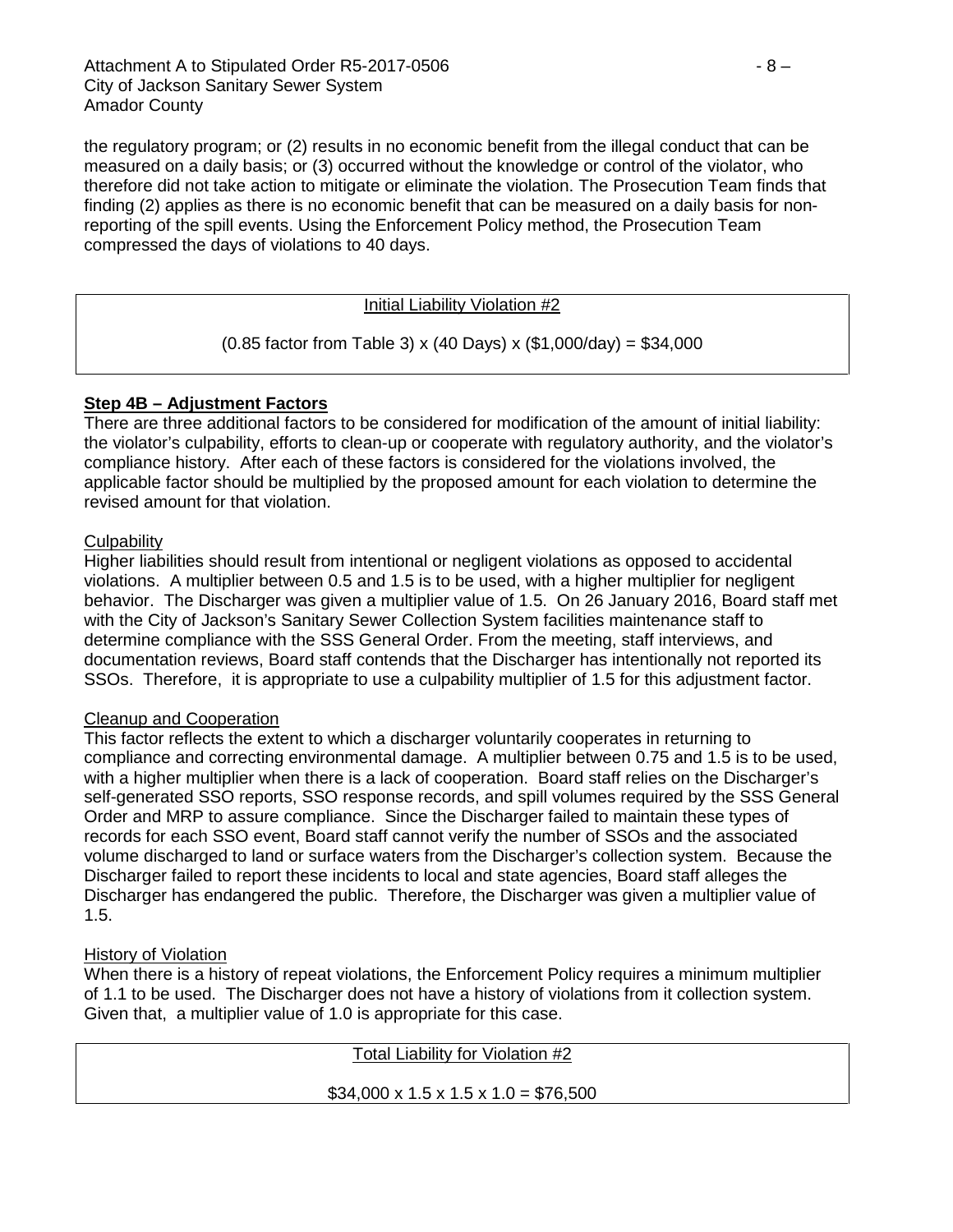# **Step 5 - Determination of Total Base Liability Amount**

This value is the sum of the two violations, and is \$148,950.

# **Step 6 - Ability to Pay and Ability to Continue in Business**

The ability to pay and to continue in business factor must be considered when assessing administrative civil liabilities. The City of Jackson is a public entity with the ability to raise funds. In addition, the State Water Board's Senior Economist used the US EPA's MUNIPAY model to determine the City's ability to pay. Data was used from the City's 2014-2015 financial report, as the City has stated that the 2015-2016 financial report is not yet available. The model showed that Jackson can pay a penalty of up to \$1.2 million.

## **Step 7 – Other Factors as Justice May Require**

If the Central Valley Water Board believes that the amount determined using the above factors is inappropriate, the amount may be adjusted under the provision for "other factors as justice may require," but only if express findings are made to justify this.

## Costs of Investigation and Enforcement Adjustment

The costs of investigation and enforcement are "other factors as justice may require," and could be added to the liability amount. The Central Valley Water Board incurred over \$45,000 (300 hours at a statewide average of \$150/hour) in staff costs associated with the investigation and enforcement of the violations alleged herein. The Prosecution Team, in its discretion, is not recommending an increase in the Total Base Liability amount in consideration of these costs incurred as the proposed liability amount serves as a sufficient general and specific deterrent against future violations.

## **Step 8 – Economic Benefit**

Pursuant to Water Code section 13385(e), civil liability, at a minimum, must be assessed at a level that recovers the economic benefits, if any, derived from the acts that constitute the violation. In general, the Discharger accrued a benefit by not responding to spills, not notifying the appropriate agencies, not submitting spill reports, and not preparing/updating the Master Plan. Board staff has estimated the costs for these activities and used the USEPA BEN model to determine an estimated economic benefit. The BEN model output is included as an attachment to this Complaint. The estimated economic benefit is \$6,093.

#### **Final adjusted liability**

The final adjusted liability is \$148,950

## **Step 9 – Maximum and Minimum Liability Amounts**

The maximum and minimum amounts for discharge violation must be determined for comparison to the amounts being proposed.

Maximum Liability Amount: The maximum liability is is calculated as follows: As of 31 December 2016, the inadequate SSMP and lack of an updated SSMP are 2,434 days late, and the SSO reports are 1,035 days late. There are 3,470 total days of violation. Per Water Code section 13268, subdivision (b)(1) the maximum administrative civil liability that may be assessed for the delinquent reports is \$1,000 per day, for a total of \$3,470,000.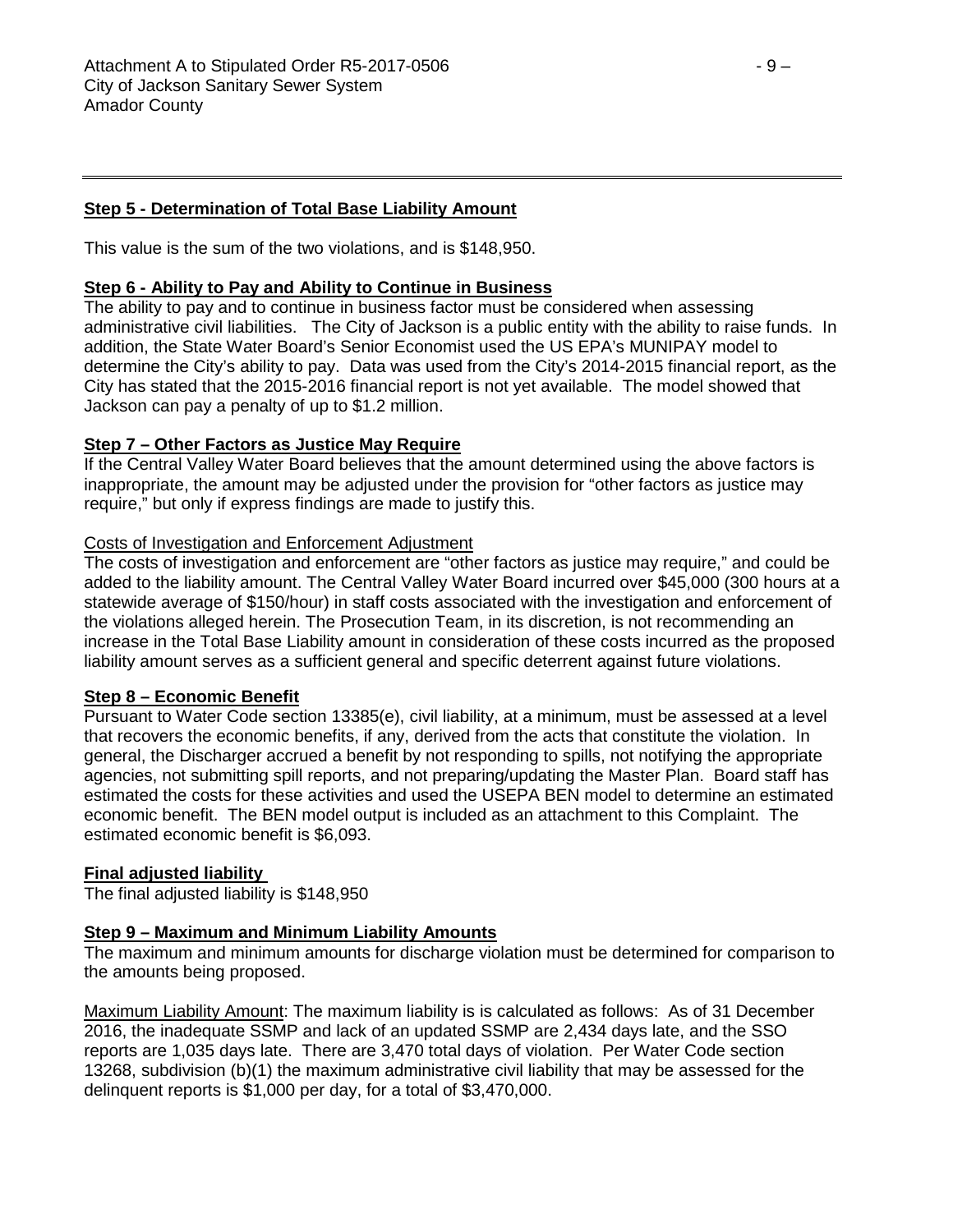Minimum Liability Amount: the minimum liability is equal to the economic benefit plus 10%, which estimated to be \$6,702.

# **Step 10 – Final liability Amount**

The final liability amount consists of the added amounts for each violation, with any allowed adjustments, provided amounts are within the statutory minimum and maximum amounts. Without further investigation of the violations, calculation of economic benefits, or staff time, the proposed Administrative Civil Liability is \$148,950.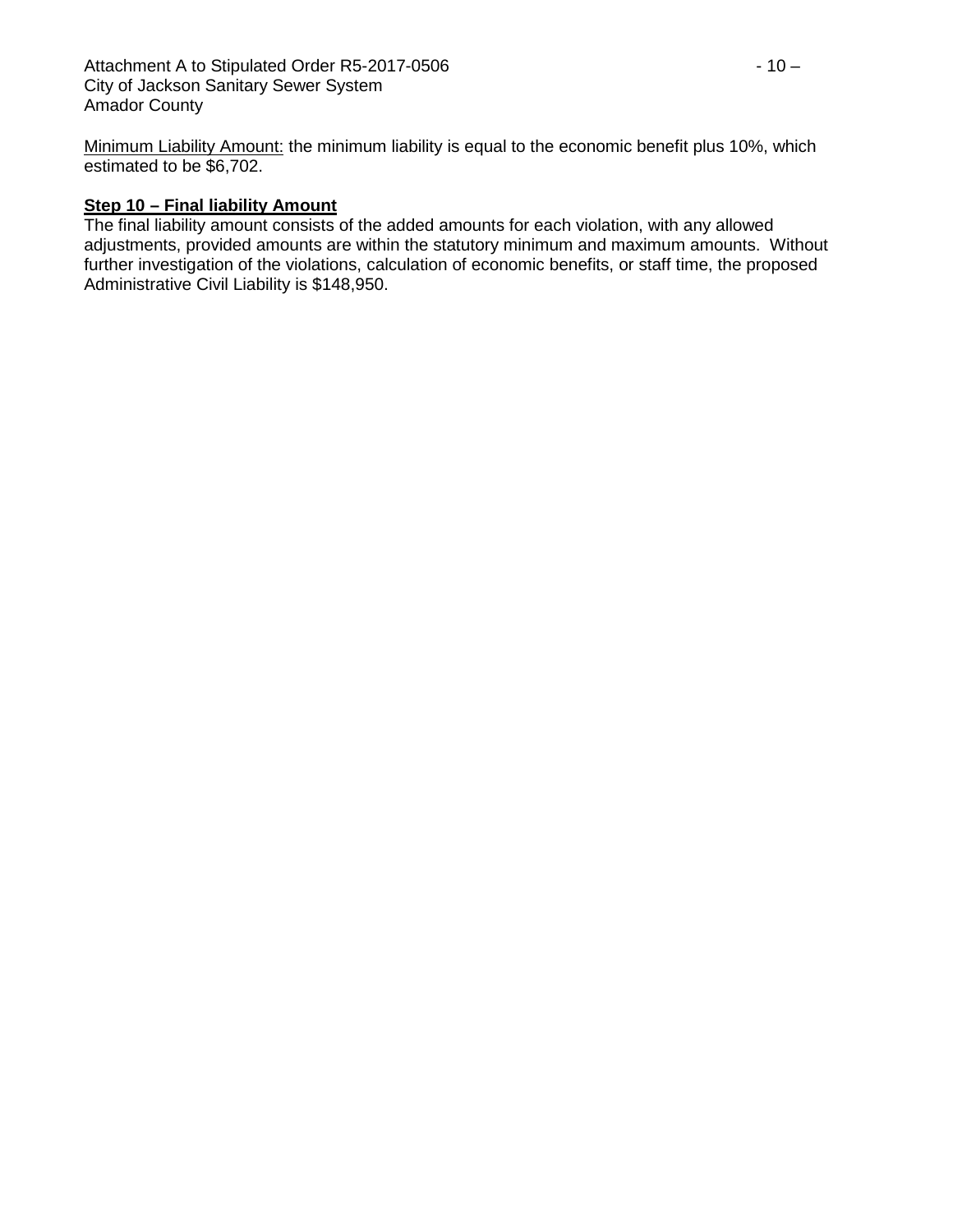| <b>Monitoring</b><br>Report | <b>Due Date</b> | "No Spill<br><b>Certification" Or</b><br><b>SSO Reported by</b><br><b>Discharger</b> | Inappropriate<br>Report? | Reason                                                                                                                                                                                                                                                                                                                                                                                                                                                        | Days of<br>Violation | <b>Maximum</b><br><b>Penalty</b> |
|-----------------------------|-----------------|--------------------------------------------------------------------------------------|--------------------------|---------------------------------------------------------------------------------------------------------------------------------------------------------------------------------------------------------------------------------------------------------------------------------------------------------------------------------------------------------------------------------------------------------------------------------------------------------------|----------------------|----------------------------------|
| $Jan-12$                    | 3/1/2012        | SSO reported                                                                         | Yes                      | The Discharger reported two sewer plugs on 1/26/12 and 1/31/12. The 1/26/12 sewer<br>plug was reported in CIWQS (SSO, Event ID #776695) and the 1/31/12 sewer plug<br>was not reported in CIWQS. Therefore, Board staff contends that not all of the SSOs<br>were reported during the monitoring period.                                                                                                                                                      | 31                   | \$31,000                         |
| Feb-12                      | 4/1/2012        | SSO reported                                                                         | No                       | The Discharger reported on their timesheets one sewer plug on 2/27/12, which was<br>reported in CIWQS (SSO, Event ID #778025).                                                                                                                                                                                                                                                                                                                                |                      | \$0                              |
| $Mar-12$                    | 5/1/2012        | SSO reported                                                                         | Yes                      | The Discharger reported sewer maintenance on 3/9/12 and a sewer plug on 3/11/12,<br>which were reported in CIWQS (SSO, Event IDs #778574 & 778589). Both events<br>reported callouts and include overtime hours on the timesheets. A sewer callout also<br>occurred on 3/2/12 as recorded on the timesheets; however, no SSO was reported for<br>this event. Therefore, Board staff contends that not all SSOs were reported during the<br>monitoring period. | 31                   | \$31,000                         |
| Apr-12                      | 6/1/2012        | SSO reported                                                                         | No                       | The Discharger reported sewer maintenance on 4/11/12, which was reported in<br>CIWQS as a spill (SSO Event ID #779847).                                                                                                                                                                                                                                                                                                                                       |                      | \$0                              |
| May-12                      | 7/1/2012        | SSO reported                                                                         | Yes                      | The Discharger reported a sewer plug and sewer manhole on 5/14/12, which include<br>overtime hours for the sewer plug event. The Discharger did not report a spill in<br>CIWQS occurring on 5/14/12. However, the Discharger reported a spill on 5/17/12 in<br>CIWQS (SSO, Event ID #781454) for which there is no corresponding timesheet entry.<br>Therefore, Board staff contends that not all of the SSOs were reported during the<br>monitoring period.  | 31                   | \$31,000                         |
| $Jun-12$                    | 8/1/2012        | No Spill Certification                                                               | Yes                      | The Discharger reported a sewer plug on 6/10/12, which included overtime hours on<br>the timesheets. However, no SSOs were reported in CIWQS for this monitoring period.<br>Therefore, Board staff contends that not all of the SSOs were reported during the<br>monitoring period.                                                                                                                                                                           | 30                   | \$30,000                         |
| $Jul-12$                    | 9/1/2012        | No Spill Certification                                                               | <b>No</b>                | No sewer plugs, callouts, or excessive hours/overtime reported on timesheets.                                                                                                                                                                                                                                                                                                                                                                                 |                      | \$0                              |
| Aug-12                      | 10/1/2012       | No Spill Certification                                                               | Yes                      | No SSOs were reported in CIWQS during the monitoring period. However, a callout at<br>Endicott was documented on the timesheets on 8/17/12. Subsequent repairs were<br>conducted at Endicott on 8/20/12. Therefore, Board staff contends that not all of the<br>SSOs were reported during the monitoring period.                                                                                                                                              | 31                   | \$31,000                         |
| Sep-12                      | 11/1/2012       | No Spill Certification                                                               | Yes                      | The Discharger reported sewer maintenance on 9/18/12 and that three staff spent a<br>total of 17 regular working hours for the maintenance. Board staff notes that this seems<br>like a larger event based on the number of staff hours spent on the activities.<br>Therefore, Board staff contends that not all of the SSOs were reported during the<br>monitoring period.                                                                                   | 30                   | \$30,000                         |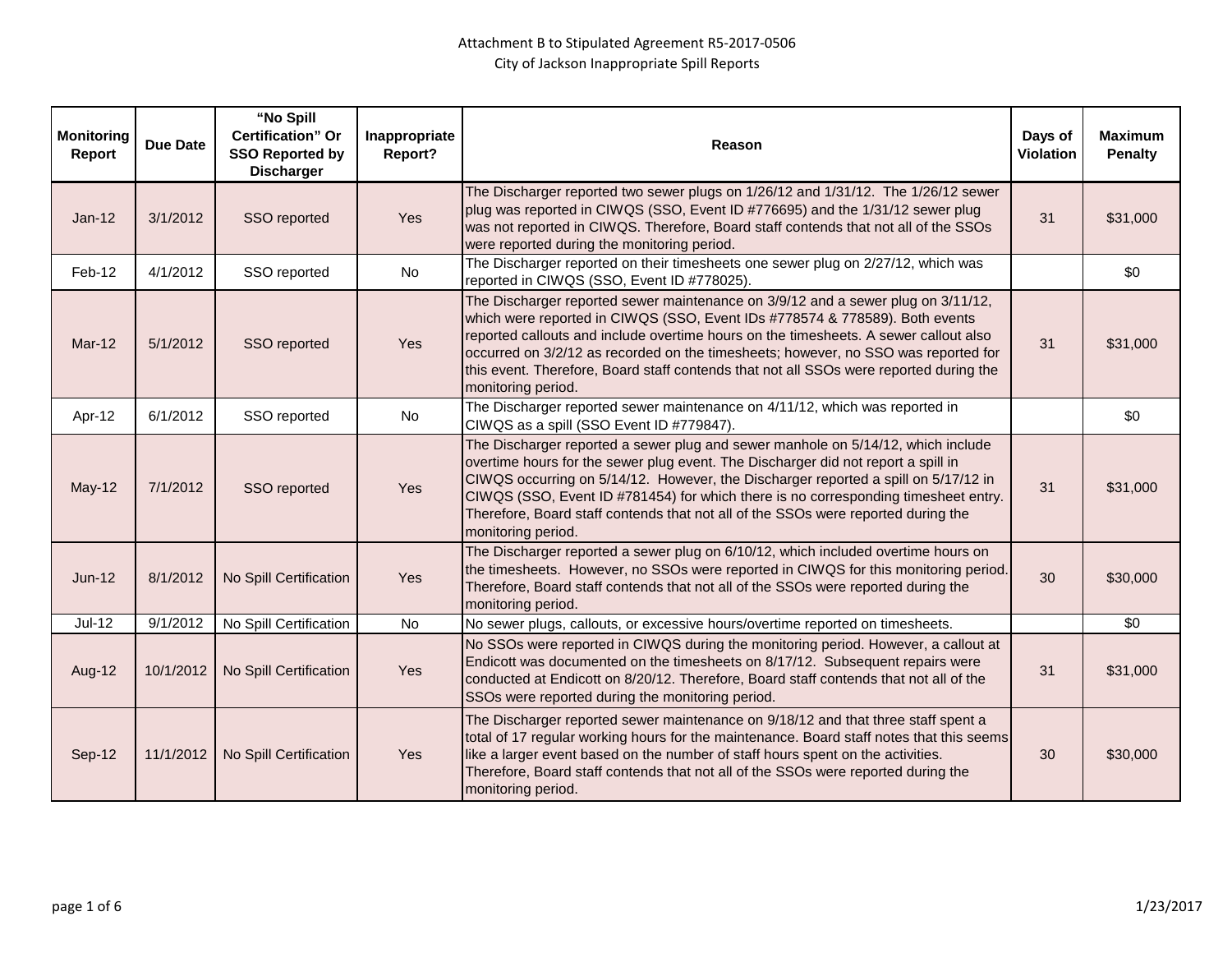| <b>Monitoring</b><br>Report | <b>Due Date</b> | "No Spill<br><b>Certification" Or</b><br><b>SSO Reported by</b><br><b>Discharger</b> | Inappropriate<br>Report? | Reason                                                                                                                                                                                                                                                                                                                                                                                                                                                                                                                           | Days of<br><b>Violation</b> | <b>Maximum</b><br><b>Penalty</b> |
|-----------------------------|-----------------|--------------------------------------------------------------------------------------|--------------------------|----------------------------------------------------------------------------------------------------------------------------------------------------------------------------------------------------------------------------------------------------------------------------------------------------------------------------------------------------------------------------------------------------------------------------------------------------------------------------------------------------------------------------------|-----------------------------|----------------------------------|
| Oct-12                      | 12/1/2012       | No Spill Certification                                                               | Yes                      | No SSOs were reported in CIWQS during the monitoring period. However, the<br>timesheets include documentation of a callout at N. Main Street was reported on<br>10/5/12, which resulted in 3 hours of overtime. A location described as Boarman on<br>the timesheets included a sewer maintenance event on 10/19/12 (1 hour of overtime),<br>a sewer plug on 10/25/2012, and a sewer repair on 10/30/12 (16.5 hours). Therefore,<br>Board staff contends that not all of the SSOs were reported during the monitoring<br>period. | 31                          | \$31,000                         |
| <b>Nov-12</b>               | 1/1/2013        | No Spill Certification                                                               | <b>Yes</b>               | No SSOs were reported in CIWQS during the monitoring period. However, the<br>timesheets include documentation of two sewer plugs occurring on 11/14/12 (French<br>Bar Rd.) and 11/28/12 (Broadway). The 11/28/12 sewer plug documentation indicates<br>a total of 9 working hours (3 staff) were necessary to respond to the sewer plug.<br>Therefore, Board staff contends that not all of the SSOs were reported during the<br>monitoring period.                                                                              | 30                          | \$30,000                         |
| <b>Dec-12</b>               | 2/1/2013        | No Spill Certification                                                               | Yes                      | No SSOs were reported in CIWQS during the monitoring period. However, the<br>timesheets include documentation of five sewer plugs which occurred on 12/5/12<br>(Church St.), 12/9/12 (Church St. - 6 overtime hours), 12/11/12 (Hoffman), 12/11/12<br>(Sutter St. - 2 overtime hours), and 12/27/12 (Kern St.). Therefore, Board staff<br>contends that not all of the SSOs were reported during the monitoring period.                                                                                                          | 31                          | \$31,000                         |
| $Jan-13$                    | 3/1/2013        | No Spill Certification                                                               | Yes                      | No SSOs were reported in CIWQS during the monitoring period. However, the<br>timesheets include documentation of a sewer plug which occurred on 1/10/13 on Ava<br>Way resulting in 9 hours of staff time and required 3 staff to respond. Therefore, Board<br>staff contends that not all of the SSOs were reported during the monitoring period.                                                                                                                                                                                | 31                          | \$31,000                         |
| $Feb-13$                    | 4/1/2013        | No Spill Certification                                                               | Yes                      | No SSOs were reported in CIWQS during the monitoring period. However, the<br>timesheets include documentation of a sewer maintenance at "No Name Alley"<br>occurring on 2/4/13 with a total of 14 working hours (3 staff). On 2/7/13, the Discharger<br>returned to the same location for 3.5 hours of additional sewer maintenance.<br>Therefore, Board staff contends that not all of the SSOs were reported during the<br>monitoring period.                                                                                  | 28                          | \$28,000                         |
| <b>Mar-13</b>               | 5/1/2013        | No Spill Certification                                                               | Yes                      | No SSOs were reported in CIWQS during the monitoring period. However, the<br>timesheets include documentation that on 3/4/13 the Discharger reported a sewer plug<br>on Amador Street (3 overtime hours) and a callout on 3/9/13 to Broadway (3 overtime<br>hours). In addition, two maintenance events were reported at Broadway on the<br>timesheets for this reporting period. Therefore, Board staff contends that not all of the<br>SSOs were reported during the monitoring period.                                        | 31                          | \$31,000                         |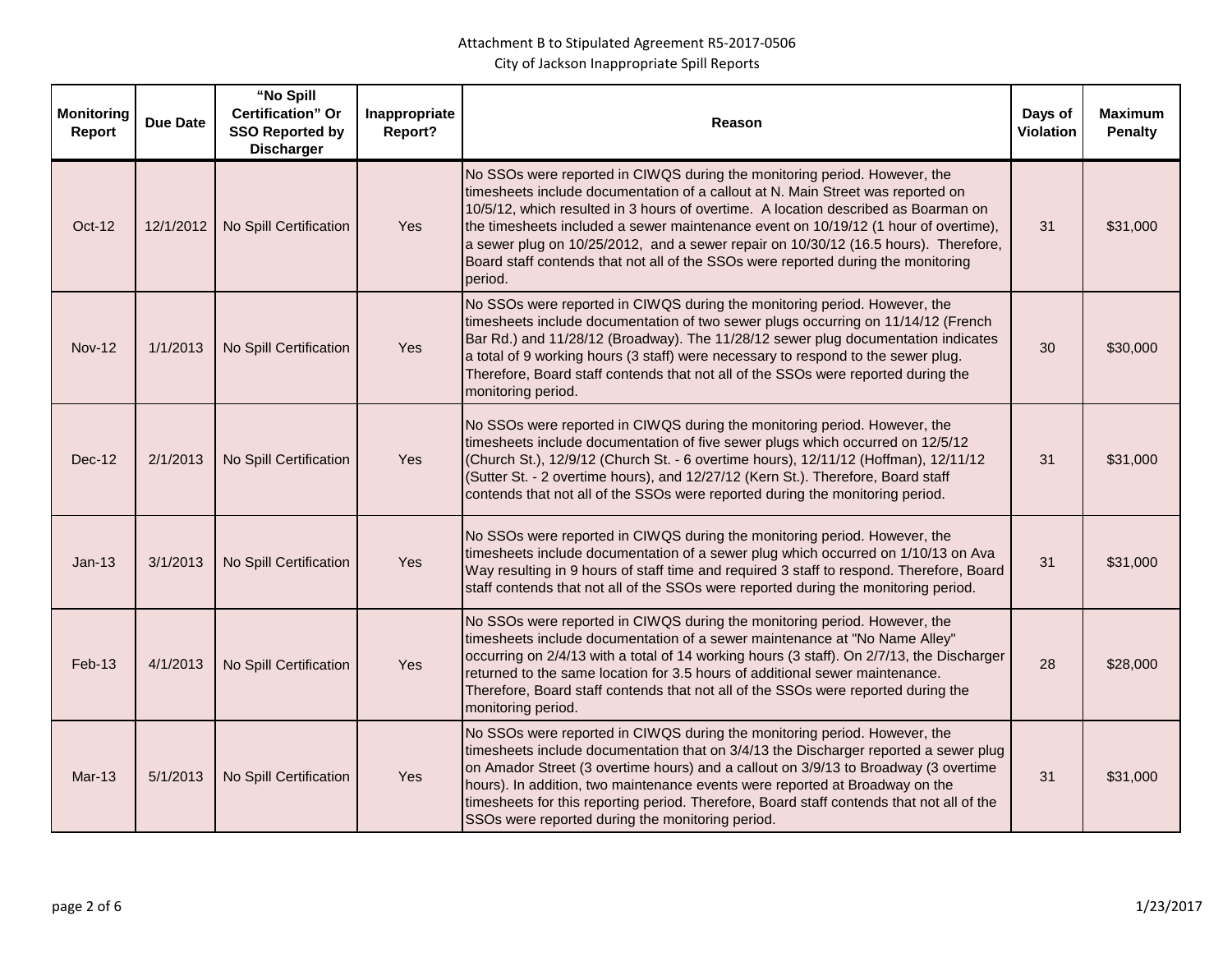| <b>Monitoring</b><br>Report | <b>Due Date</b> | "No Spill<br><b>Certification</b> " Or<br><b>SSO Reported by</b><br><b>Discharger</b> | Inappropriate<br>Report? | Reason                                                                                                                                                                                                                                                                                                                                                                                                                                                                                                                                                                                                        | Days of<br><b>Violation</b> | <b>Maximum</b><br><b>Penalty</b> |
|-----------------------------|-----------------|---------------------------------------------------------------------------------------|--------------------------|---------------------------------------------------------------------------------------------------------------------------------------------------------------------------------------------------------------------------------------------------------------------------------------------------------------------------------------------------------------------------------------------------------------------------------------------------------------------------------------------------------------------------------------------------------------------------------------------------------------|-----------------------------|----------------------------------|
| Apr-13                      | 6/1/2013        | No Spill Certification                                                                | Yes                      | No SSOs were reported in CIWQS during the monitoring period. However, the<br>timesheets include documentation that on 3/4/13 sewer maintenance occurred at<br>Laughton Lane, which resulted in 3 overtime hours. Therefore, Board staff contends<br>that not all of the SSOs were reported during the monitoring period.                                                                                                                                                                                                                                                                                      | 30                          | \$30,000                         |
| $May-13$                    | 7/1/2013        | No Spill Certification                                                                | <b>No</b>                | No sewer plugs, callouts, or excessive hours/overtime reported on timesheets.                                                                                                                                                                                                                                                                                                                                                                                                                                                                                                                                 |                             | \$0                              |
| $Jun-13$                    | 8/1/2013        | No Spill Certification                                                                | No                       | No sewer plugs, callouts, or excessive hours/overtime reported on timesheets.                                                                                                                                                                                                                                                                                                                                                                                                                                                                                                                                 |                             | \$0                              |
| $Jul-13$                    | 9/1/2013        | No Spill Certification                                                                | $\overline{N}$           | No sewer plugs, callouts, or excessive hours/overtime reported on timesheets.                                                                                                                                                                                                                                                                                                                                                                                                                                                                                                                                 |                             | $\sqrt{6}$                       |
| Aug-13                      | 10/1/2013       | No Spill Certification                                                                | <b>No</b>                | No SSOs were reported in CIWQS during the monitoring period. However, on 8/2/13<br>the Discharger reported a callout on Jackson (3 overtime hours) and a callout on<br>8/2/13 to Court (3 overtime hours). Therefore, Board staff contends that not all of the<br>SSOs were reported during the monitoring period.                                                                                                                                                                                                                                                                                            | 31                          | \$31,000                         |
| Sep-13                      | 11/1/2013       | No Spill Certification                                                                | Yes                      | No SSOs were reported in CIWQS during the monitoring period. However, the<br>following events were reported on the timesheets during the monitoring period: 9/3/13<br>(510 Perry, callout, 3 hours overtime), 9/4/13 (Perry, maintenance, 1 hour overtime),<br>9/4/13 (Bright, callout, 4 hours overtime), 9/8/13 (18 Main, callout, 4 hours overtime),<br>and 9/17/13 (Court St, sewer plug). Therefore, Board staff contends that not all of the<br>SSOs were reported during the monitoring period.                                                                                                        | 30                          | \$30,000                         |
| <b>Oct-13</b>               | 12/1/2013       | No Spill Certification                                                                | Yes                      | No SSOs were reported in CIWQS during the monitoring period. However, on 10/17/13<br>the Discharger reported a sewer plug on the Discharger's timesheets at Mountain View<br>which resulted in 2 overtime hours. Therefore, Board staff contends that not all of the<br>SSOs were reported during the monitoring period.                                                                                                                                                                                                                                                                                      | 31                          | \$31,000                         |
| <b>Nov-13</b>               | 1/1/2014        | No Spill Certification                                                                | No                       | No sewer plugs, callouts, or excessive hours/overtime reported on timesheets.                                                                                                                                                                                                                                                                                                                                                                                                                                                                                                                                 |                             | \$0                              |
| $Dec-13$                    | 2/1/2014        | No Spill Certification                                                                | <b>Yes</b>               | No SSOs were reported in CIWQS during the monitoring period. However, the<br>Discharger reported a callout occurring on 12/28/13 to Elizabeth (3 overtime hours).<br>Therefore, Board staff contends that not all of the SSOs were reported during the<br>monitoring period.                                                                                                                                                                                                                                                                                                                                  | 31                          | \$31,000                         |
| $Jan-14$                    | 3/1/2014        | No Spill Certification                                                                | Yes                      | No SSOs were reported in CIWQS during the monitoring period. However, the<br>timesheets include documentation of four sewer plugs which occurred on 1/9/14,<br>1/17/14, 1/18/14, and 1/24/14. The sewer plug on 1/9/14 was reported to have occured<br>at 205 Court St. The Discharger reported repairs at the same location on 1/15/14 and<br>1/16/14, totaling 40 hours in all for response to this event. In addition, the sewer plugs<br>on 1/17/14 and 1/18/14 resulted in 20 hours of overtime. Therefore, Board staff<br>contends that not all of the SSOs were reported during the monitoring period. | 31                          | \$31,000                         |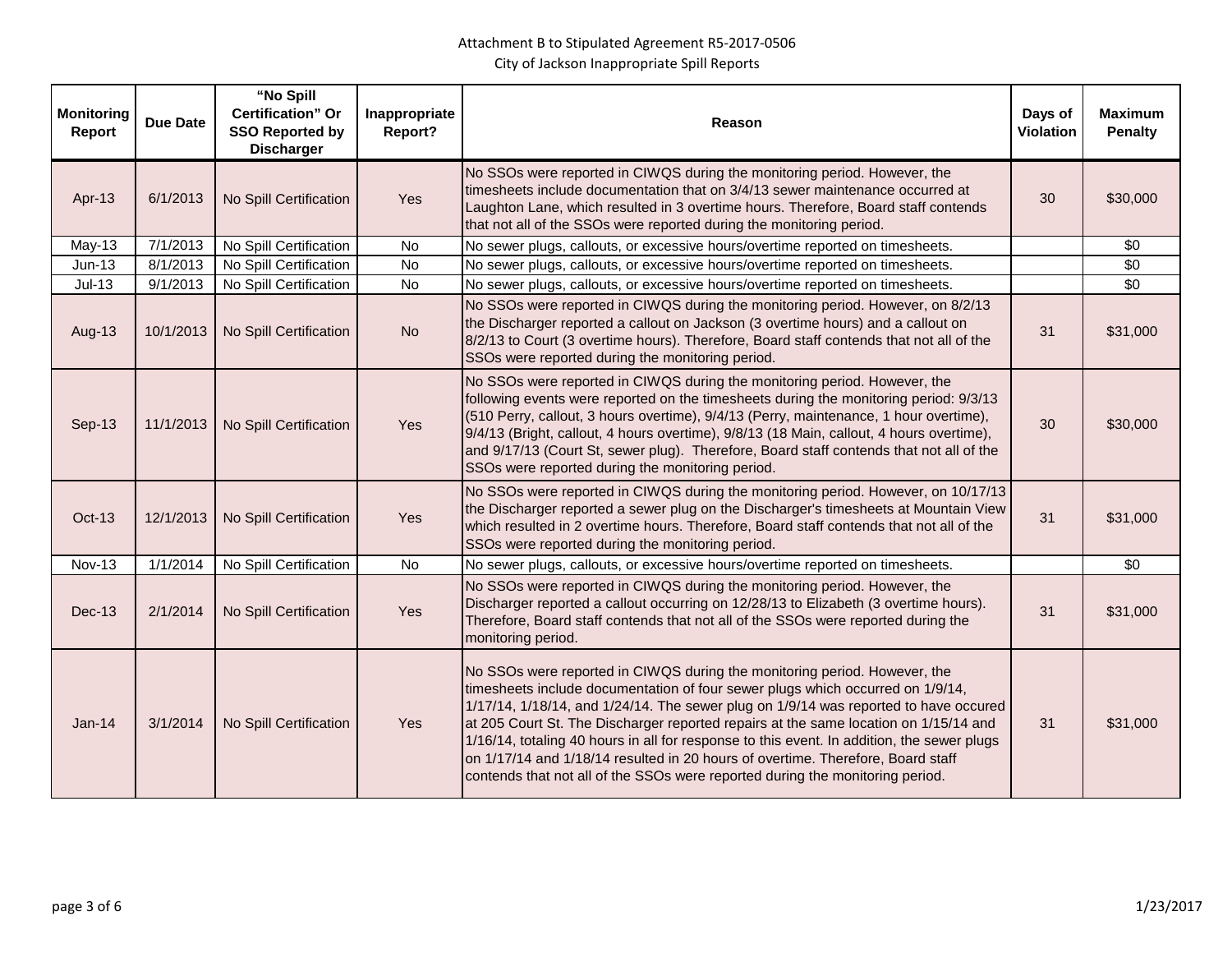| <b>Monitoring</b><br>Report | <b>Due Date</b> | "No Spill<br><b>Certification</b> " Or<br><b>SSO Reported by</b><br><b>Discharger</b> | Inappropriate<br>Report? | Reason                                                                                                                                                                                                                                                                                                                                                                                                                                                                                                                                   | Days of<br><b>Violation</b> | <b>Maximum</b><br><b>Penalty</b> |
|-----------------------------|-----------------|---------------------------------------------------------------------------------------|--------------------------|------------------------------------------------------------------------------------------------------------------------------------------------------------------------------------------------------------------------------------------------------------------------------------------------------------------------------------------------------------------------------------------------------------------------------------------------------------------------------------------------------------------------------------------|-----------------------------|----------------------------------|
| Feb-14                      | 4/1/2014        | No Spill Certification<br>and SSO Reported                                            | Yes                      | The Discharger submitted a "No Spill Certification" via CIWQS for the February 2014<br>monitoring period; however, despite the "No Spill Certification," event ID #804231 was<br>reported by the Discharger via CIWQS for a spill that occurred on 2/25/14. The<br>Discharger's timesheets include sewer maintenance at a lift station occurring on<br>2/25/14. Since there are conflicting reports and the Discharger did not keep adequate<br>records, Board staff consider this monitoring period's SSO reporting to be insufficient. | 28                          | \$28,000                         |
| Mar-14                      | 5/1/2014        | No Spill Certification                                                                | Yes                      | No SSOs were reported in CIWQS during the monitoring period. However, the<br>timesheets include documentation of a sewer plug occurring at Bright Ave on 3/22/14<br>(4 hours overtime) and subsequent repairs on 3/24/14 and 3/25/14 at the same<br>location. Time spent for these events at Bright Ave exceed 30 hours. Therefore, Board<br>staff contends that not all of the SSOs were reported during the monitoring period.                                                                                                         | 31                          | \$31,000                         |
| Apr-14                      | 6/1/2014        | No Spill Certification                                                                | <b>No</b>                | No sewer plugs, callouts, or excessive hours/overtime reported on timesheets.                                                                                                                                                                                                                                                                                                                                                                                                                                                            |                             | \$0                              |
| May-14                      | 7/1/2014        | No Spill Certification                                                                | Yes                      | No SSOs were reported in CIWQS during the monitoring period. However, on 5/13/14,<br>a sewer plug is reported on the Discharger's timesheets at Rose Lane (6 overtime<br>hours) and a callout to Broadway (3 overtime hours). In addition, sewer maintenance<br>activities at a lift station on 5/22/14 and 5/23/14 resulted in 3 regular and 3 overtime<br>hours. Therefore, Board staff contends that not all SSOs were reported during the<br>monitoring period.                                                                      | 31                          | \$31,000                         |
| <b>Jun-14</b>               | 8/1/2014        | No Spill Certification                                                                | Yes                      | No SSOs were reported in CIWQS during the monitoring period. However, on 6/2/14,<br>the Discharger's timesheets include a callout which resulted in 4 hours of overtime at<br>an undisclosed location. Therefore, Board staff contends that not all SSOs were<br>reported during the monitoring period.                                                                                                                                                                                                                                  | 30                          | \$30,000                         |
| $Jul-14$                    | 9/1/2014        | No Spill Certification                                                                | Yes                      | No SSOs were reported in CIWQS during the monitoring period. However, on 7/24/14,<br>the Discharger reported a lift station repair which resulted in 3 hours of overtime.<br>Therefore, Board staff contends that not all SSOs were reported during the monitoring<br>period.                                                                                                                                                                                                                                                            | 31                          | \$31,000                         |
| Aug-14                      | 10/1/2014       | No Spill Certification                                                                | No                       | No sewer plugs, callouts, or excessive hours/overtime reported on timesheets.                                                                                                                                                                                                                                                                                                                                                                                                                                                            |                             | \$0                              |
| Sep-14                      | 11/1/2014       | No Spill Certification                                                                | Yes                      | No SSOs were reported in CIWQS during the monitoring period. However, there were<br>two sewer maintenance events reported on the timesheets on 9/8/14 and 9/10/14<br>which occurred at a lift station resulted in a 10 regular and 0.4 overtime hours for the<br>first day, and 7 regular and 0.5 overtime hours for the second day. Therefore, Board<br>staff contends that not all SSOs were reported during the monitoring period.                                                                                                    | 30                          | \$30,000                         |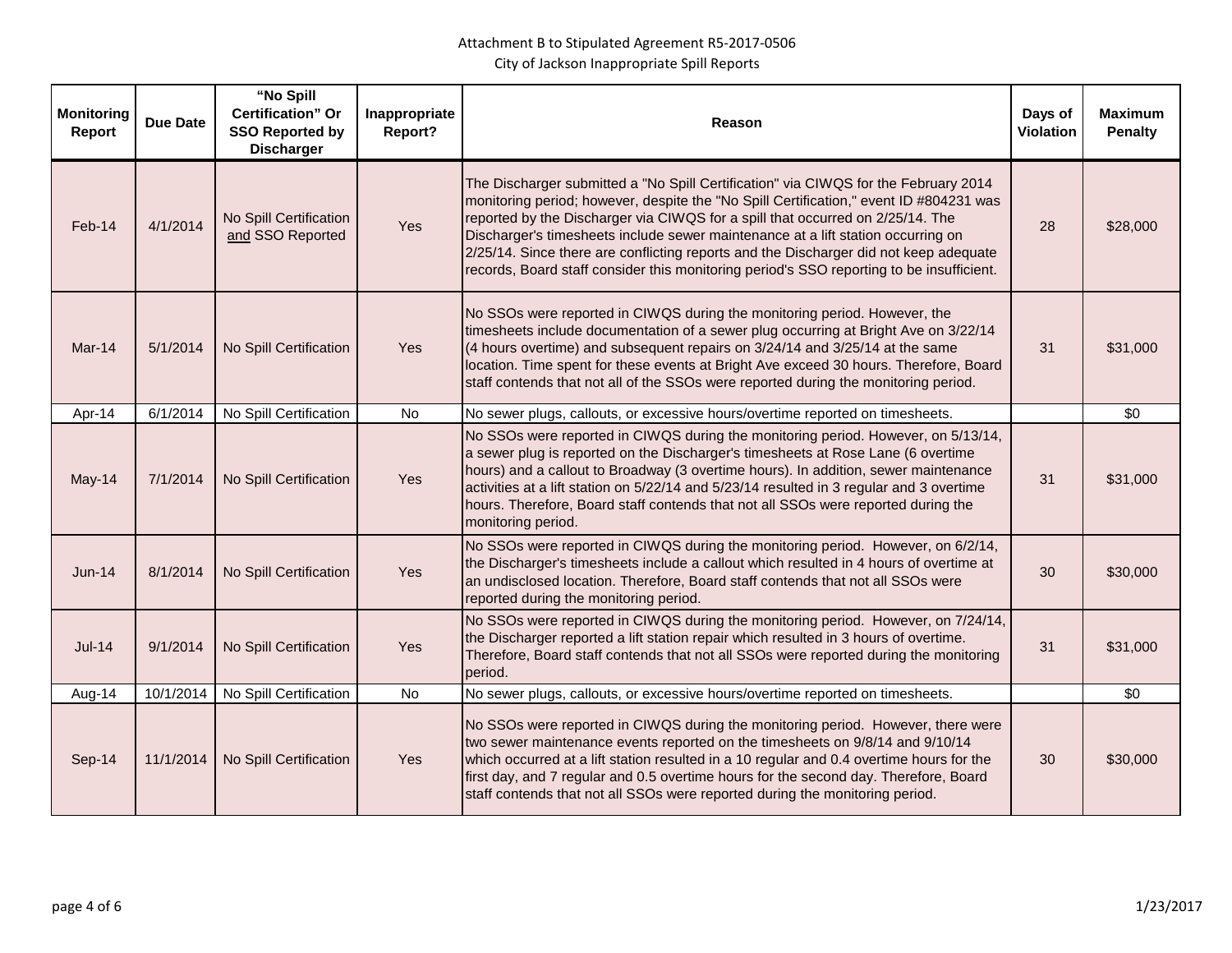| <b>Monitoring</b><br>Report | <b>Due Date</b> | "No Spill<br><b>Certification</b> " Or<br><b>SSO Reported by</b><br><b>Discharger</b> | Inappropriate<br>Report? | Reason                                                                                                                                                                                                                                                                                                                                                                                                                                                                                                                                                               | Days of<br><b>Violation</b> | <b>Maximum</b><br><b>Penalty</b> |
|-----------------------------|-----------------|---------------------------------------------------------------------------------------|--------------------------|----------------------------------------------------------------------------------------------------------------------------------------------------------------------------------------------------------------------------------------------------------------------------------------------------------------------------------------------------------------------------------------------------------------------------------------------------------------------------------------------------------------------------------------------------------------------|-----------------------------|----------------------------------|
| Oct-14                      | 12/1/2014       | No Spill Certification                                                                | Yes                      | No SSOs were reported in CIWQS during the monitoring period. However, on<br>10/11/14, the Discharger reported 3 hours of overtime during a maintenance event at<br>238 Circle Drive and on 10/27/14 reported a sewer plug at Smalley. Therefore, Board<br>staff contends that not all SSOs were reported during the monitoring period.                                                                                                                                                                                                                               | 31                          | \$31,000                         |
| <b>Nov-14</b>               | 1/1/2015        | No Spill Certification                                                                | Yes                      | No SSOs were reported in CIWQS during the monitoring period. However, on 11/9/14,<br>the Discharger reported 3 hours of overtime during a maintenance event at Wallace<br>Street and on 11/30/14 reported a callout resulting in 3 hours of overtime. Therefore,<br>Board staff contends that not all SSOs were reported during the monitoring period.                                                                                                                                                                                                               | 30                          | \$30,000                         |
| $Dec-14$                    | 2/1/2015        | No Spill Certification                                                                | Yes                      | No SSOs were reported in CIWQS during the monitoring period. However, on<br>12/10/14, the Discharger reported a sewer plug on Pioneer Circle. Another sewer plug<br>was reported on Argonaut Drive on 12/14/14 which resulted in 15 hours of overtime<br>and a follow up maintenance call on 12/15/14. Therefore, Board staff contends that not<br>all SSOs were reported during the monitoring period.                                                                                                                                                              | 31                          | \$31,000                         |
| $Jan-15$                    | 3/1/2015        | No Spill Certification                                                                | Yes                      | No SSOs were reported in CIWQS during the monitoring period. However, on 1/7/15<br>and 1/8/15, the Discharger reported sewer maintenance and a sewer plug at the<br>school, which resulted in 4.5 hours of overtime. Also, a sewer repair on Mattley was<br>reported on 1/26/15 and the timesheets indicate 22 hours of staff time to repair. Lastly,<br>on 1/29/15, a sewer plug was reported on Allen Street and the timesheets indicate four<br>staff responded. Therefore, Board staff contends that not all SSOs were reported<br>during the monitoring period. | 31                          | \$31,000                         |
| Feb-15                      | 4/1/2015        | No Spill Certification                                                                | Yes                      | No SSOs were reported in CIWQS during the monitoring period. However, on 2/6/15,<br>the Discharger reported sewer maintenance at a lift station which resulted in 3 hours of<br>overtime. Also, two sewer plugs were reported on 2/6/15 (110 Wallace - 3 overtime<br>hours) and 2/7/15 (410 N. Main - 6 overtime hours). Therefore, Board staff contends<br>that not all SSOs were reported during the monitoring period.                                                                                                                                            | 28                          | \$28,000                         |
| $Mar-15$                    | 5/1/2015        | No Spill Certification                                                                | Yes                      | No SSOs were reported in CIWQS during the monitoring period. However, on 3/23/15,<br>the Discharger reported a sewer plug at Buena Vista, and, on 3/31/15, a callout at<br>Buffington resulting in 6 hours of overtime. Therefore, Board staff contends that not all<br>SSOs were reported during the monitoring period.                                                                                                                                                                                                                                             | 31                          | \$31,000                         |
| Apr-15                      | 6/1/2015        | No Report Submitted                                                                   | <b>Yes</b>               | The Discharger did not submit a report in CIWQS during this monitoring period.<br>According to the Discharger's timesheets, on 4/20/15, the Discharger reported a sewer<br>plug at Smalley/Broadway. Therefore, Board staff contends that a SSO report should<br>have been submitted for this reporting period.                                                                                                                                                                                                                                                      | 30                          | \$30,000                         |
| <b>May-15</b>               | 7/1/2015        | No Spill Certification                                                                | No                       | No sewer plugs, callouts, or excessive hours/overtime reported on timesheets.                                                                                                                                                                                                                                                                                                                                                                                                                                                                                        |                             | \$0                              |
| Jun-15                      | 8/1/2015        | No Spill Certification                                                                | No                       | No sewer plugs, callouts, or excessive hours/overtime reported on timesheets.                                                                                                                                                                                                                                                                                                                                                                                                                                                                                        |                             | $\overline{30}$                  |